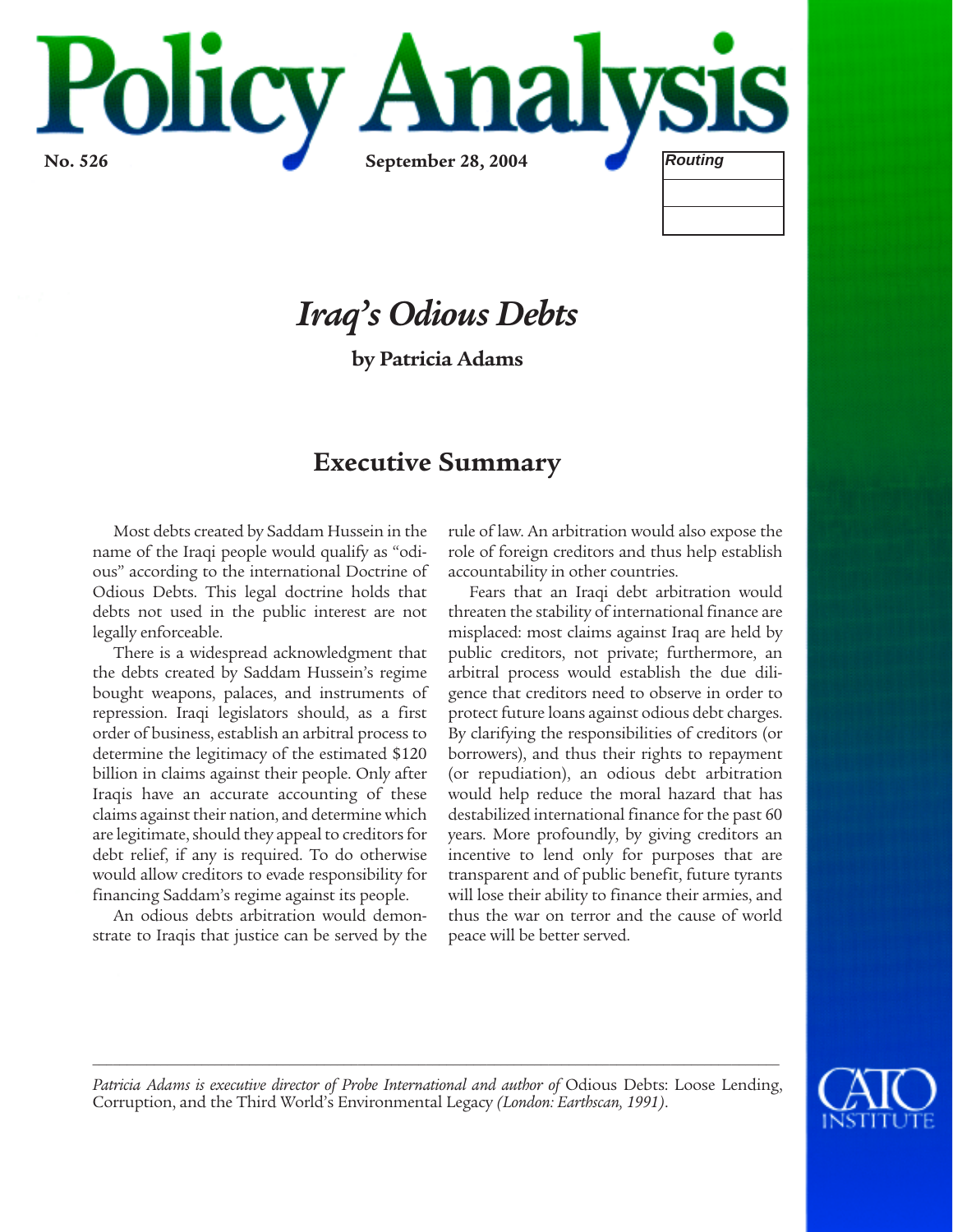**Though the Doctrine of Odious Debts has not been used often, the principles that define it are well known.**

### **Introduction**

Before the recent war in Iraq, Iraqi exiles expressed their hopes for a democratic post-Saddam Iraq. They addressed the moral question of how to deal with Saddam's debts. These Iraqis wanted the future administration of Iraq to review the debts accumulated under Saddam's regime, to pay back those loans that were used for benign purposes, and to repudiate those that were used for objectionable purposes.

Rubar Sandi, now chairman and CEO of Corporate Bank Business Group, an international finance and investment group based in Washington, D.C., was a leader among those Iraqi exiles. He left Iraq in 1975 following the Kurdish uprising. At a State Department Economic and Infrastructure Working Group on Iraq meeting in December 2002, he was asked whether he and fellow Iraqi participants would recommend that the new Iraqi government seek debt relief from its international creditors. Sandi explained that the participants described Iraq's debts as being of two types: civilian debts for food, textiles, and so forth, and military debts. The Working Group felt strongly that a new Iraqi government should honor civilian debts, but that military debts should be renegotiated because they were incurred by a government that was not representative of the population.<sup>1</sup> From the other side of the Atlantic, Iraqi dissident and economics professor Kazem Habib, who now lives in Germany, agrees: "The Iraqi people are not responsible for these debts. It was the regime. $n^2$ 

In September 2003, Mahdi al-Hafidh, minister of planning in the interim Iraqi government, denounced the continued payment of reparations to Kuwait, arguing that the rebuilding of Iraq would cost at least \$100 billion, and that the former regime, not the Iraqi people, invaded Kuwait and contracted enormous loans. He said that today's Iraq should not be burdened with these past obligations incurred by Saddam.<sup>3</sup>

Many other Iraqis support him. Hajim Al Hassani of the Iraqi Islamic Party was unequivocal: "Iraq is not responsible for any debts which supported the regime's war machine. They are asking us to pay for the knives they gave Saddam to slaughter us. Really it is the creditors who should be paying compensation to Iraq."<sup>4</sup>

Their argument rings true to ordinary Iraqi citizens. The Iraqi argument also captured the attention of western governments and the press, particularly when they learned that the Iraqi approach has a basis in law—it reflects a 100-year-old legal principle that has come to be known as the Doctrine of Odious Debts.

### **The Doctrine of Odious Debts: Its Origin and Development**

Though the Doctrine of Odious Debts has not been used often, the principles that define it are well known to France, Russia, Germany, and the United States.<sup>5</sup>

In the United States, for example, following the Civil War, the Fourteenth Amendment repudiated the debts that the Confederate States incurred in an attempt to form a new regime as not being the responsibility of either U.S. citizens or the southern states. Section 4 of the amendment states: ". . . neither the United States nor any State shall assume or pay any debt or obligation incurred in aid of insurrection or rebellion against the United States . . . all such debts, obligations and claims shall be held illegal and void."<sup>6</sup> To honor debts incurred for such dishonorable purposes would have been unconscionable, the U.S. government and the majority of the U.S. citizenry believed, particularly in light of the Reconstruction of the South.

After the Spanish-American War in 1898, the United States employed the principles of the doctrine in repudiating Cuba's Spanish debts, saying they were "imposed upon the people of Cuba without their consent and by force of arms."<sup>7</sup> Furthermore, the American commissioners to the peace negotiations argued, much of the borrowing was designed to crush attempts by the Cuban population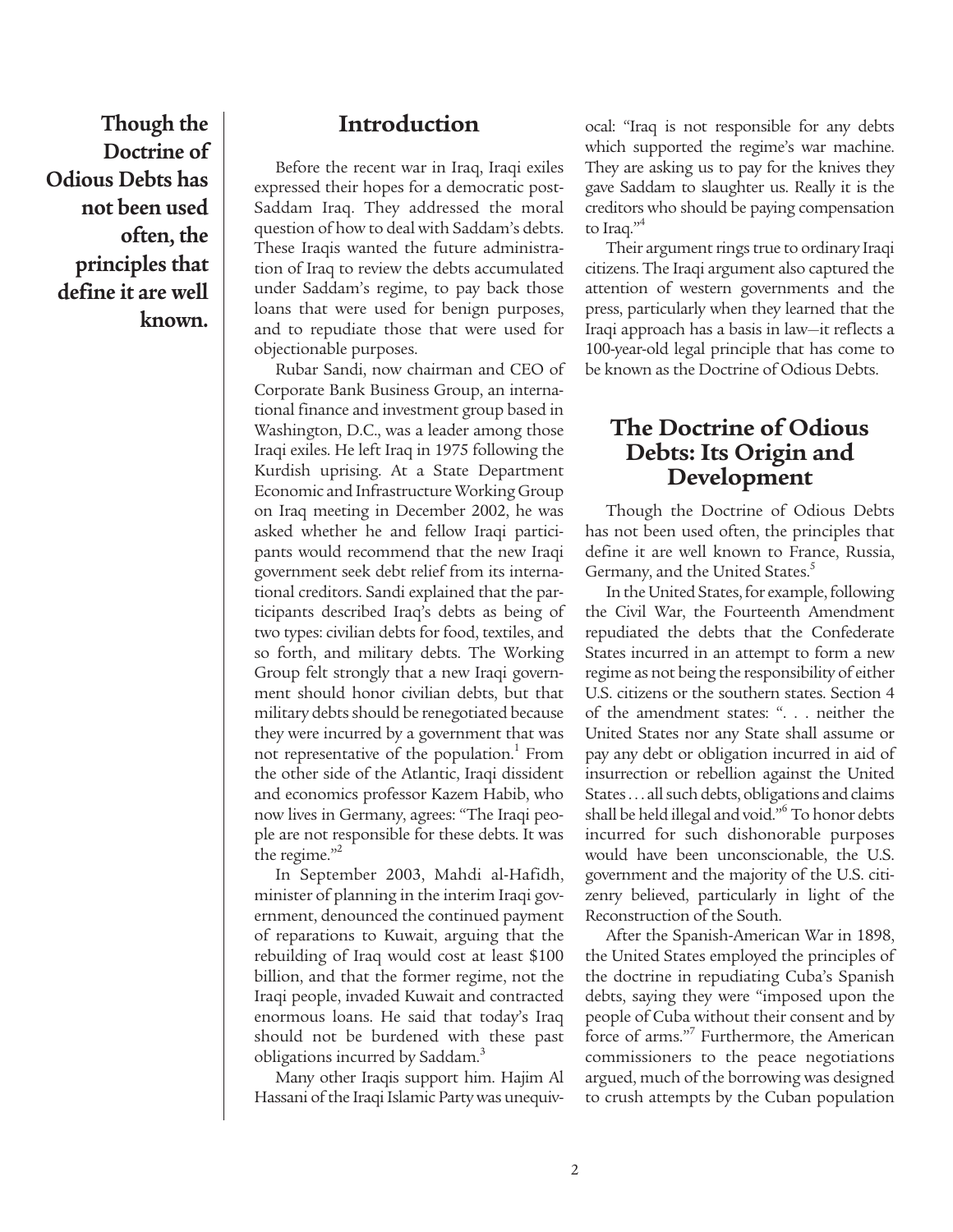to revolt against their domination, and was spent in a manner contrary to their interest.

"They are debts created by the Government of Spain, for its own purposes and through its own agents, in whose creation Cuba had no voice."8 As such, the Americans argued, these debts could not be considered local (Cuban) debts, nor could they be binding on a successor state.

As for the lenders, the American commissioners replied, "the creditors, from the beginning, took the chances of the investment. The very pledge of the national credit, while it demonstrates on the one hand the national character of the debt, on the other hand proclaims the notorious risk that attended the debt in its origin, and has attended it ever since."9

The dispute over the "Cuban debts" became one of the most contentious cases of debt repudiation—repudiation caused not because the debts imposed an excessive burden on the successor, but because illegitimate parties contracted them for illegitimate purposes. Such debts became known in law as "odious debts."

The legal Doctrine of Odious Debts was given shape by Alexander Nahum Sack a quarter of a century after the settlement of the Spanish-American War. After the Russian Revolution of 1917, the Bolsheviks repudiated Russia's debts indiscriminately. Sack, a professor of law in Paris and former minister in the Tsarist government, authored two major works on the obligations of successor systems and defined in law which debts are legitimate and which illegitimate. With colonial territories becoming independent nation states and colonies changing hands, with monarchies being replaced by republics and military rule by civilians, with constantly changing borders throughout Europe, and with the ascendant new ideologies of socialism, communism, and fascism overthrowing old orders, Sack's debt theories dealt with the practical problems created by such transformations of state. Like many others, Sack believed that liability for public debts should remain intact, for these debts represent obligations of the state–the state being the territory, rather than a specific governmental structure. This he based not on some strict dictate of natural justice but on the exigencies of international commerce. Without strong rules, he believed, chaos would reign in relations between nations and international trade and finance would break down.

But Sack believed that debts not created in the interests of "the state" should not be bound to this general rule. Some debts, he said, were "dettes odieuses."

If a despotic power incurs a debt not for the needs or in the interest of the State, but to strengthen its despotic regime, to repress the population that fights against it, etc., this debt is *odious for the population of all the State*.

This debt is not an obligation for the nation; it is a regime's debt, a personal debt of the power that has incurred it, consequently it falls with the fall of this power.

The reason these "odious" debts cannot be considered to encumber the territory of the State, is that such debts do not fulfill one of the conditions that determine the legality of the debts of the State, that is: *the debts of the State must be incurred and the funds from it employed for the needs and in the interests of the State*.

"Odious" debts, incurred and used for ends which, *to the knowledge of the creditors*, are contrary to the interests of the nation, do not compromise the latter in the case that the nation succeeds in getting rid of the government which incurs them—except to the extent that real advantages were obtained from these debts. The creditors have committed a hostile act with regard to the people; they can't therefore expect that a nation freed from a despotic power assume the "odious" debts, which are personal debts of that power.

Even when a despotic power is replaced by another, no less despotic or **No one knows precisely how much debt Saddam incurred in his people's name.**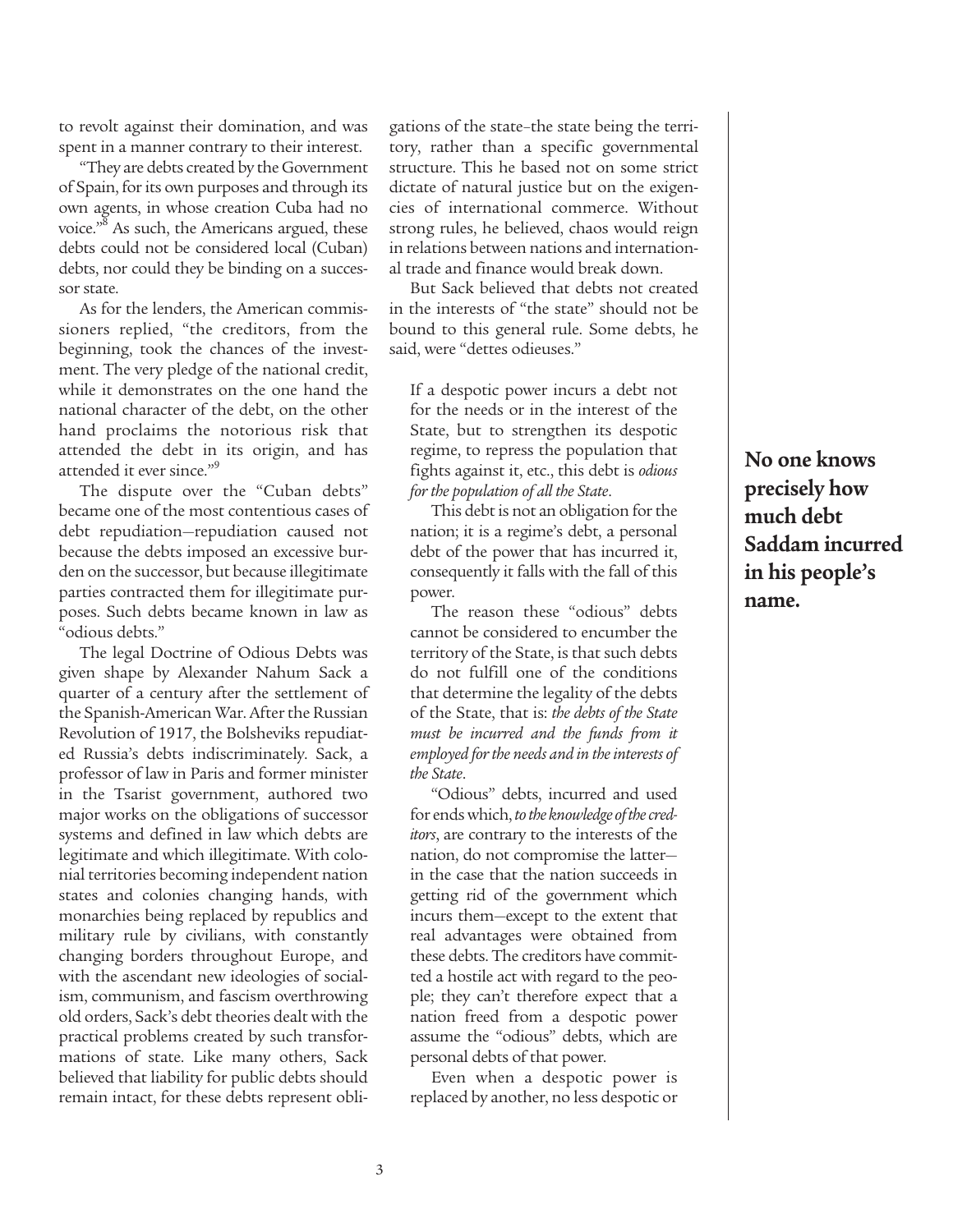any more responsive to the will of the people, the "odious" debts of the eliminated power are not any less their personal debts and are not obligations for the new power . . .

One could also include in this category of debts the loans incurred by members of the government or by persons or groups associated with the government to serve interests manifestly personal—interests that are unrelated to the interests of the State.<sup>10</sup>

The Versailles Treaty of 1919 also applied the principles of the Doctrine of Odious Debts. The Reparation Commission refused to apportion debts to the newly liberated Poland that had been incurred by the German and Prussian governments to colonize Poland. The Commission termed this decision a just reversal of "one of the greatest wrongs of which history has record."<sup>11</sup>

These principles also were applied in an important case involving 1919 loan payments by the Royal Bank of Canada, a Canadian commercial bank, to Frederico Tinoco, the outgoing dictator of Costa Rica. The new Costa Rican government challenged the debt before Chief Justice Taft of the U.S. Supreme Court, who took a leave from his Supreme Court duties to sit as arbitrator.

In his 1923 ruling, Chief Justice Taft noted that the transactions in question were "full of irregularities." They were also "made at a time when the popularity of the Tinoco Government had disappeared, and when the political and military movement aiming at the overthrow of that Government was gaining strength."12

The payments, Justice Taft discovered, were made to cover either Tinoco's expenses "in his approaching trip abroad," or his brother's salary and expenses in a diplomatic post to which Tinoco appointed him.

The Royal Bank, Justice Taft ruled, cannot base its case for repayment on "the mere form of the transaction" but must prove its good faith in lending the money "for the real use of the Costa Rican Government under the Tinoco régime . . . for its legitimate use. It has not done so. The bank knew that this money was to be used by the retiring president, F. Tinoco, for his personal support after he had taken refuge in a foreign country. It could not hold his own government for the money paid to him for this purpose. The position was essentially the same in respect to the payments made to Tinoco's brother."<sup>13</sup>

In conclusion, Justice Taft ruled, "The Royal Bank of Canada cannot be deemed to have proved that the payments were made for legitimate governmental use. Its claim must fail."<sup>14</sup>

Legal scholars from Montreal's McGill University's faculty of law examined these cases, and nearly a dozen other such precedents, in a recent study to determine the legal basis of the doctrine. They found that the doctrine has considerable support under international law. For example, state practice going back to the U.S. repudiation of Texan debts in the mid-1800s up to the recent dissolution of the former Yugoslavia demonstrates that the obligation to repay debts, the proceeds of which were spent against the interests of the people, has not been absolute. The McGill team cites various principles of law that reinforce the doctrine's application. For example, the principle of "unjust enrichment" undermines an odious creditor's rights to repayment and strengthens a legitimate creditor's rights to repayment. For another, the law of domestic agency governs the way in which agents can create legally binding obligations for those they represent. A creditor dealing with an agent of questionable legitimacy, such as an illegitimate government, may be at risk. The common law and its equivalent under the civil law, argue the McGill team, provide a rich jurisprudence of the rights and obligations of the agent (government) and the principal (the state or population).<sup>15</sup>

McGill's legal team concluded that, on the basis of state practice, general principles of law, the writings of highly qualified legal publicists, and judicial decisions, there are indeed legally persuasive arguments for the "morally compelling doctrine of odious debt."<sup>16</sup>

**The overwhelming majority of claims against Iraq come from state, not private, lenders.**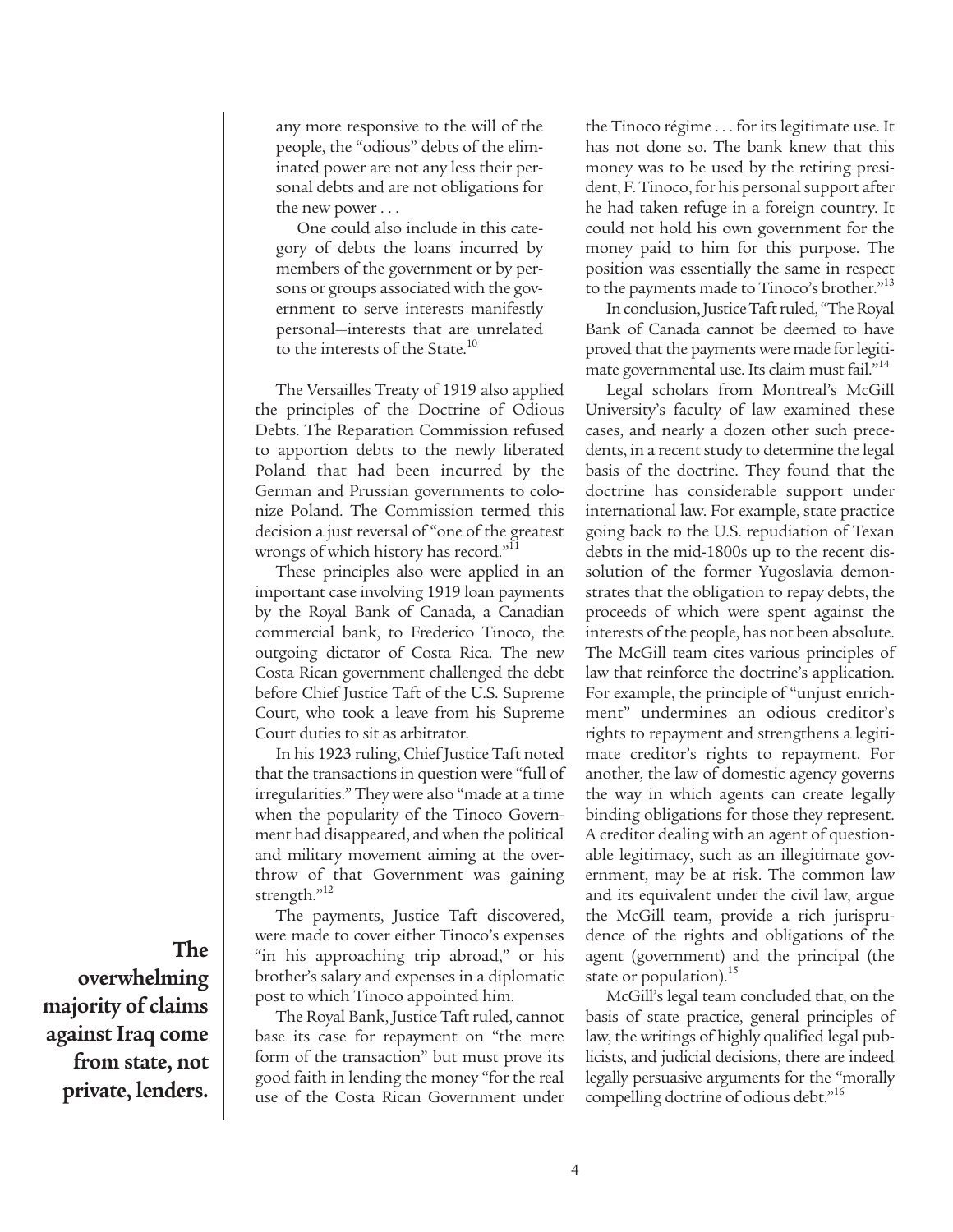Despite the apparent strength of the legal Doctrine of Odious Debts, successor governments in debtor countries have been reluctant to invoke the doctrine out of fear that international lenders would boycott a fledgling regime. This is the case in South Africa, where Archbishop Desmond Tutu's Truth and Reconciliation Commission supported an investigation into the odiousness of inherited debts, and many continue to campaign against the odious apartheid-era debts.

The fear of a lenders' boycott has just cause. Lenders, both public and private, are quick to threaten debtor successor governments with financial boycotts if they repudiate their debts, typically enlisting multilateral institutions such as the World Bank and the International Monetary Fund in their cause. When Ethiopia's successor government objected to the repayment of Soviet-era debts—"this was money given to the old regime to kill us," Ethiopians said the IMF acted as an enforcer for Moscow's debts. "We had to tell the Ethiopians that you've got to negotiate with Russia" or the IMF couldn't approve loans to Ethiopia, a former IMF official admitted to the *Wall Street Journal* last year.<sup>17</sup>

Not only do creditor states treat default (or worse—repudiation) as taboo, they go out of their way to keep bankrupt debtors in a semblance of solvency. Creditor states do this by extending new loans through public multilateral agencies, such as the World Bank and the IMF, or through their bilateral agencies, such as foreign aid or export credit agencies, thereby helping debtors to service their old debts with new loans. At the same time, the creditor states relieve a little of the debtor states' burden by "rescheduling" their own claims against debtors through an informal collective of sovereign lenders called the Paris Club. Rescheduling typically involves some combination of interest rate reduction, principal write-offs, and extended repayment periods.

This combination of the carrot and the stick has helped ward off odious debts claims by Third World nations for the past 60 years. Iraqi creditor states are now scrambling to organize such a rescheduling package in the hope that the same strategy will work in Iraq, which is now estimated to be the most heavily indebted nation in the world.

### **How Much Does Iraq Owe, to Whom, and for What?**

No one knows precisely how much debt Saddam incurred in his people's name. Official government statistics weren't systematically kept; those that do exist aren't precise and don't add up; some documents have been looted; and the creditors, by and large, aren't talking.18 The World Bank and IMF haven't been in the country since the 1980s; hence the World Bank's table on external debt leaves the line for Iraq completely blank.<sup>19</sup> After contacting some 50 countries, requesting information about any outstanding debt and arrears owed to them by Iraq, the IMF completed its "debt sustainability analysis" in May 2004 but refused to make it public because, according to IMF spokesman Thomas Dawson, it contains confidential information supplied by creditor nations.<sup>20</sup> IMF officials admit that they still don't know the total claims against Iraq and that they have "no way of verifying" the claims they are aware of. $21$ 

The best estimates, indeed the ones that have been adopted by everyone who is trying to evaluate how serviceable or crippling the debt might be, come from the Center for Strategic and International Studies. Authors Frederick Barton and Bathsheba Crocker estimate Iraq's total potential obligation at \$383 billion: \$127 billion in debt; \$57 billion in pending contracts; and \$199 billion in actual and potential Gulf War compensation claims.<sup>22</sup>

But, if the details of the debt aren't precise, the distribution of debts is. The overwhelming majority of claims against Iraq come from state, not private, lenders. Iraq's debt crisis is a crisis for governments that lent state funds to Saddam Hussein's government. Taxpayers are largely at risk here, not shareholders.

Of Iraq's total estimated debt, some \$3 billion is owed to private banks that are members of the so-called London Club of creditor **Iraq's debt crisis is a crisis for governments that lent state funds to Saddam Hussein's government.**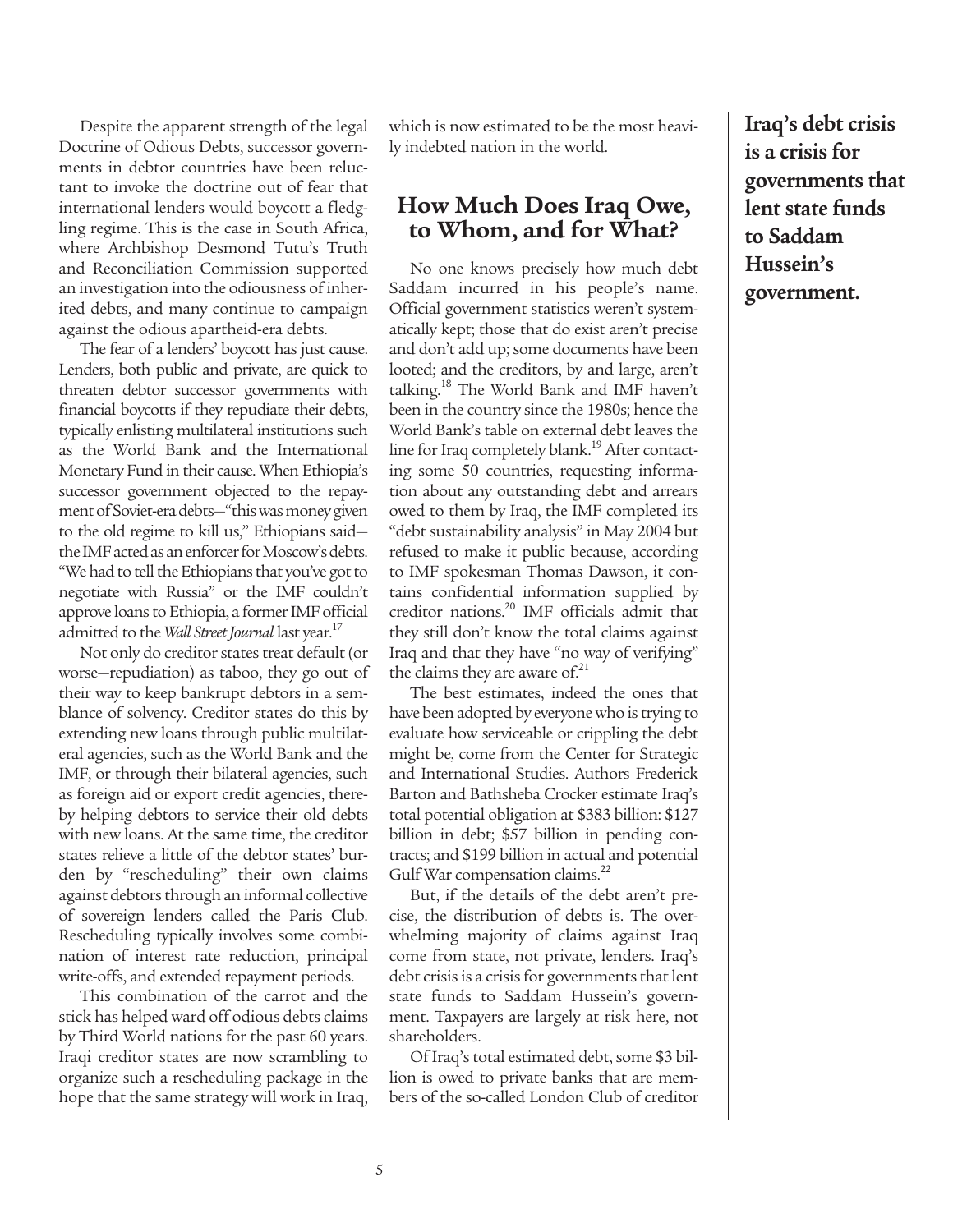| (bold states are Paris Club members, italic states are Gulf States)<br>Iraqi Debt by Size of Claim (in US \$ billion)<br>Table 1 |                                                                           |                  |                                    |                         |                               |                                                 |                                      |                                                                                |
|----------------------------------------------------------------------------------------------------------------------------------|---------------------------------------------------------------------------|------------------|------------------------------------|-------------------------|-------------------------------|-------------------------------------------------|--------------------------------------|--------------------------------------------------------------------------------|
|                                                                                                                                  | CSIS (Center for Strategic and International<br>Studies, Washington D.C.) |                  |                                    |                         | $(\mathrm{London})$<br>Exotix | (Press release,<br>July 10, 2003)<br>Paris Club | (additional sources)<br>Jubilee Iraq |                                                                                |
| Source                                                                                                                           | Compensation                                                              | Debt             | Contracts                          | Total                   | Debt                          | Debt*                                           | Debt                                 | Sources                                                                        |
| Kuwait                                                                                                                           | 68.800                                                                    |                  |                                    | 85.800                  | 12.500                        |                                                 | 27.000                               | (MEES)                                                                         |
| Russia                                                                                                                           |                                                                           | 17.000<br>12.000 | .000<br>52                         | 64.000                  | 8.000                         | $3.450**$                                       | 16.000                               | (Channel News Asia)                                                            |
| Saudi-Arabia                                                                                                                     | 12.040                                                                    |                  |                                    | 12.040                  | 25.000                        |                                                 |                                      |                                                                                |
| Jordan<br>India                                                                                                                  | 13.760                                                                    | 0.295            |                                    | 14.055<br>6.880         |                               |                                                 | 1.000                                | (The Hindu, 04/14/03)                                                          |
| ŬК                                                                                                                               | 6.880<br>6.880                                                            |                  | .880<br>७                          |                         |                               | 0.9308                                          | $1.600\,$                            | (Daily Telegraph, 04/16/03)                                                    |
| Japan                                                                                                                            |                                                                           |                  |                                    |                         |                               |                                                 | 5.580                                | (Asahi.com)                                                                    |
|                                                                                                                                  |                                                                           |                  |                                    |                         |                               | 4.1086                                          | 7.000                                | (Bloomberg, 06/10/03)                                                          |
| Netherlands                                                                                                                      | 1.720                                                                     |                  | .600<br>$\mathfrak{c}$             |                         |                               | 0.0967                                          |                                      |                                                                                |
| Germany                                                                                                                          |                                                                           |                  |                                    | 5.320<br>5.160          |                               | 2.4039                                          |                                      |                                                                                |
| Egypt                                                                                                                            | 5.160<br>3.440                                                            |                  | 740<br>○                           | 4.180                   |                               |                                                 |                                      |                                                                                |
| Turkey                                                                                                                           |                                                                           | 0.800            |                                    | 4.240                   |                               |                                                 |                                      |                                                                                |
| Italy                                                                                                                            | 3.440                                                                     |                  |                                    | 3.440                   |                               | 1.7260                                          |                                      |                                                                                |
| <b>United States</b>                                                                                                             |                                                                           |                  |                                    |                         |                               |                                                 | 5.000                                | (Dow Jones, 03/29/03)                                                          |
|                                                                                                                                  |                                                                           |                  |                                    |                         |                               |                                                 | 4.000 (incl.                         | (Iraq's Economy: Past, Present,                                                |
|                                                                                                                                  |                                                                           |                  |                                    | 3.440                   |                               | 2.1920                                          | interest)                            | Future-U.S. Congress, 06/03/03)                                                |
| France<br>Serbia                                                                                                                 | 3.440<br>1.720                                                            |                  | .073<br>0                          | 1.793                   | 8.000                         | 2.9937                                          | $1.8$ to $2$<br>4.000                | (Review of Int. Social Questions, 04/09/03)<br>(website of Serbian government) |
| Canada                                                                                                                           |                                                                           |                  |                                    | 1.720                   |                               | 0.5642                                          |                                      |                                                                                |
| Syria                                                                                                                            | 1.720<br>1.720<br>1.720                                                   |                  |                                    |                         |                               |                                                 |                                      |                                                                                |
| Israel                                                                                                                           |                                                                           |                  |                                    | 1.720<br>1.720<br>1.000 |                               |                                                 |                                      |                                                                                |
| Bulgaria                                                                                                                         |                                                                           | 1.000            |                                    |                         | 1.700                         |                                                 | 1.512                                | (22nd Bulgarian-Iraq Committee<br>on Cooperation                               |
| Austria                                                                                                                          |                                                                           |                  |                                    |                         |                               | 0.8131                                          |                                      |                                                                                |
| $U.A.E.$<br>China                                                                                                                |                                                                           |                  | .080<br>.703<br>$\circ$<br>$\circ$ | 0.080<br>0.703          |                               |                                                 | $\geq$                               | (ABC)                                                                          |
| Yugoslavia                                                                                                                       |                                                                           |                  |                                    |                         | 0.700                         |                                                 |                                      |                                                                                |
|                                                                                                                                  |                                                                           |                  |                                    |                         |                               |                                                 |                                      | Continued next page                                                            |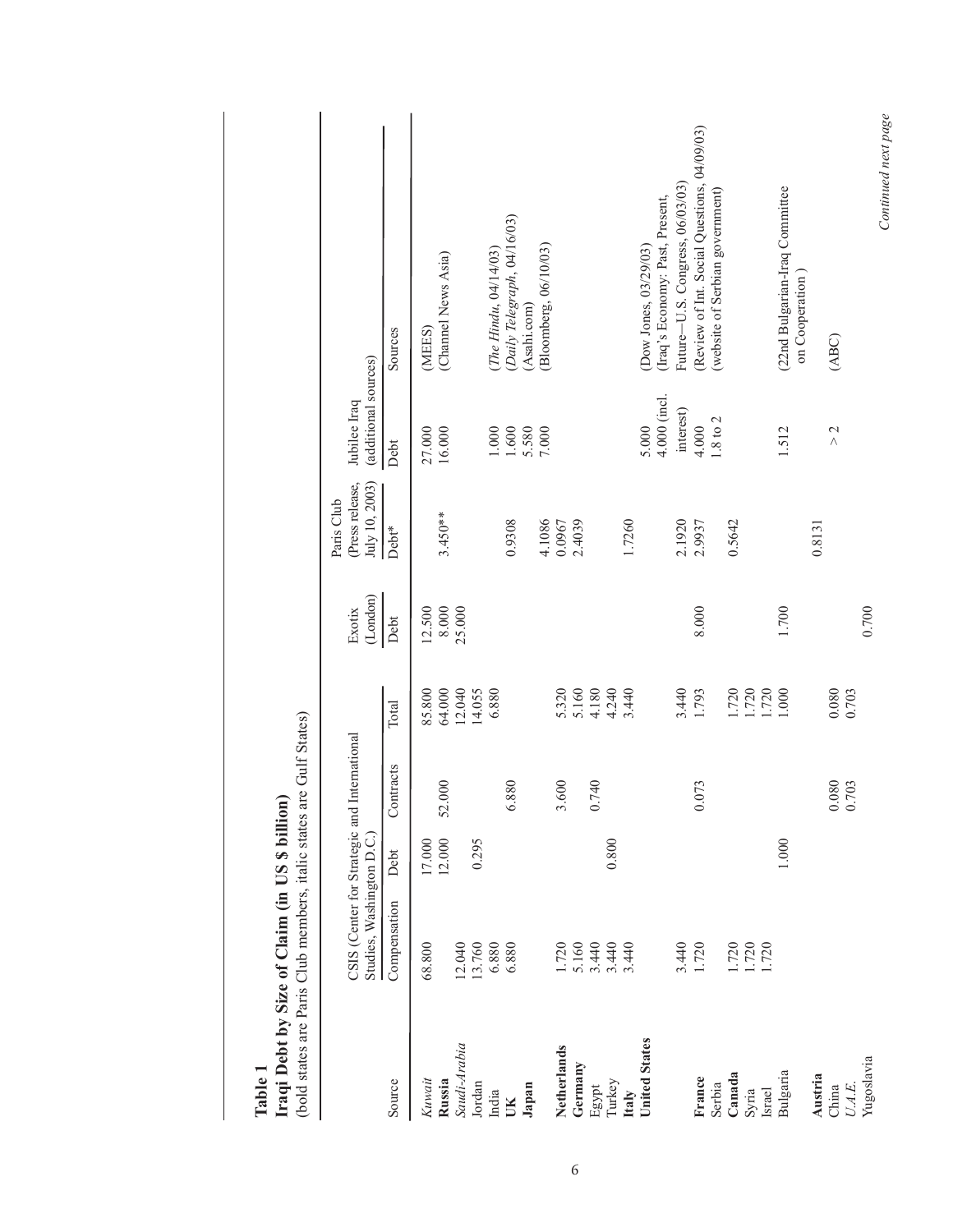| ֧ׅׅׅ֧֚֚֚֚֚֚֚֚֚֚֚֚֚֚֚֚֚֚֚֚֚֚֚֚֚֚֓֓֕֡֡֓֡֡֡֡֡֓֞֡֡֡֡֓ |
|---------------------------------------------------|
| ۴                                                 |
|                                                   |
| г                                                 |

|                            |                                              |                 |           |         |          | Paris Club       |                      |                                                                                                                                                                                                                                |  |
|----------------------------|----------------------------------------------|-----------------|-----------|---------|----------|------------------|----------------------|--------------------------------------------------------------------------------------------------------------------------------------------------------------------------------------------------------------------------------|--|
|                            | CSIS (Center for Strategic and International |                 |           |         | Exotix   | (Press release,  | Jubilee Iraq         |                                                                                                                                                                                                                                |  |
|                            | Studies, Washington D.C.)                    |                 |           |         | (London) | July 10, 2003)   | (additional sources) |                                                                                                                                                                                                                                |  |
| Source                     | Compensation                                 | Debt            | Contracts | Total   | Debt     | Debt*            | Debt                 | Sources                                                                                                                                                                                                                        |  |
| Romania                    |                                              |                 |           |         | 0.530    |                  | 1.700                | (Bucharest Business Week, 04/21/03)                                                                                                                                                                                            |  |
| Australia                  |                                              |                 |           |         |          | 0.4993           |                      |                                                                                                                                                                                                                                |  |
| Poland                     |                                              | 0.500           |           | 0.500   | 0.530    |                  | 0.700                | (Boston Globe, 04/20/03)                                                                                                                                                                                                       |  |
| Spain                      |                                              |                 |           |         |          | 0.3212           |                      |                                                                                                                                                                                                                                |  |
| <b>Brazil</b>              |                                              |                 |           |         |          | 0.1929           |                      |                                                                                                                                                                                                                                |  |
| Sweden                     |                                              |                 |           |         |          | 0.1858           |                      |                                                                                                                                                                                                                                |  |
| Belgium                    |                                              |                 |           |         |          | 0.1845<br>0.1522 |                      |                                                                                                                                                                                                                                |  |
| Finland                    |                                              |                 |           |         |          |                  |                      |                                                                                                                                                                                                                                |  |
| Switzerland                |                                              |                 |           |         |          | 0.1175           |                      |                                                                                                                                                                                                                                |  |
| Czech Republic             |                                              |                 |           |         | 0.530    |                  | $0.06$ to $0.1\,$    | (Boston Globe, 04/20/03)                                                                                                                                                                                                       |  |
| Korea                      |                                              |                 |           |         |          | 0.0547           | $\frac{1100}{1100}$  | (Dow Jones, 03/29/03)                                                                                                                                                                                                          |  |
| Denmark                    |                                              |                 |           |         |          | 0.0308           |                      | (Dow Jones, 03/29/03)                                                                                                                                                                                                          |  |
| Morocco                    |                                              | 0.032           |           | 0.032   |          |                  |                      |                                                                                                                                                                                                                                |  |
| Hungary                    |                                              | 0.017<br>30.000 |           | 0.017   |          |                  |                      |                                                                                                                                                                                                                                |  |
| Gulf States                |                                              |                 |           | 30.000  | 17.500   |                  |                      |                                                                                                                                                                                                                                |  |
| London Club                |                                              |                 |           |         | 2.600    |                  | 11.000               | (Herald Tribune, 04/26/03)                                                                                                                                                                                                     |  |
| Paris Club (without        |                                              |                 |           |         |          | 9.500            |                      |                                                                                                                                                                                                                                |  |
| France and Russia)         |                                              |                 |           |         |          |                  |                      |                                                                                                                                                                                                                                |  |
| Multilateral Organizations |                                              |                 |           |         | 1.100    |                  |                      |                                                                                                                                                                                                                                |  |
| Others                     | 36.120                                       | 18.357          |           | 54.477  | 26.100   |                  |                      |                                                                                                                                                                                                                                |  |
| Other Trade Claims         |                                              |                 |           |         | 2.200    |                  |                      |                                                                                                                                                                                                                                |  |
| Remaining obligations      | 27.000                                       |                 |           | 27.000  |          |                  |                      |                                                                                                                                                                                                                                |  |
| Interest                   |                                              | 47.000          |           | 47.000  |          |                  |                      |                                                                                                                                                                                                                                |  |
|                            | 199.000                                      | 127.000         | 57.196    | 383.196 | 116.490  | 21.0179          |                      |                                                                                                                                                                                                                                |  |
|                            |                                              |                 |           |         |          |                  |                      | the proper of the figure from the second the second the second second that is a contracted the contracted of the second that the second that the figure of the second that the second that the second that the second that the |  |

\* Definition of debt concerned: the figures cover, from the debtor side, the amounts due by the public sector. From the creditors point of view, the figures include credits and<br>loans granted, or guaranteed by, the governme \* Definition of debt concerned: the figures cover, from the debtor side, the amounts due by the public sector. From the creditors point of view, the figures include credits and loans granted, or guaranteed by, the governments or their appropriate institutions. Basically, private claims (debt owed to private creditors) as well as private debt (owed by private Iraqi institutions without public guarantee) are excluded from this recollection.

\*\* Russian claims: this figure represents the amounts due to Russia after a simulation of the adjustment on Soviet-era claims consistent with Paris Club methodology.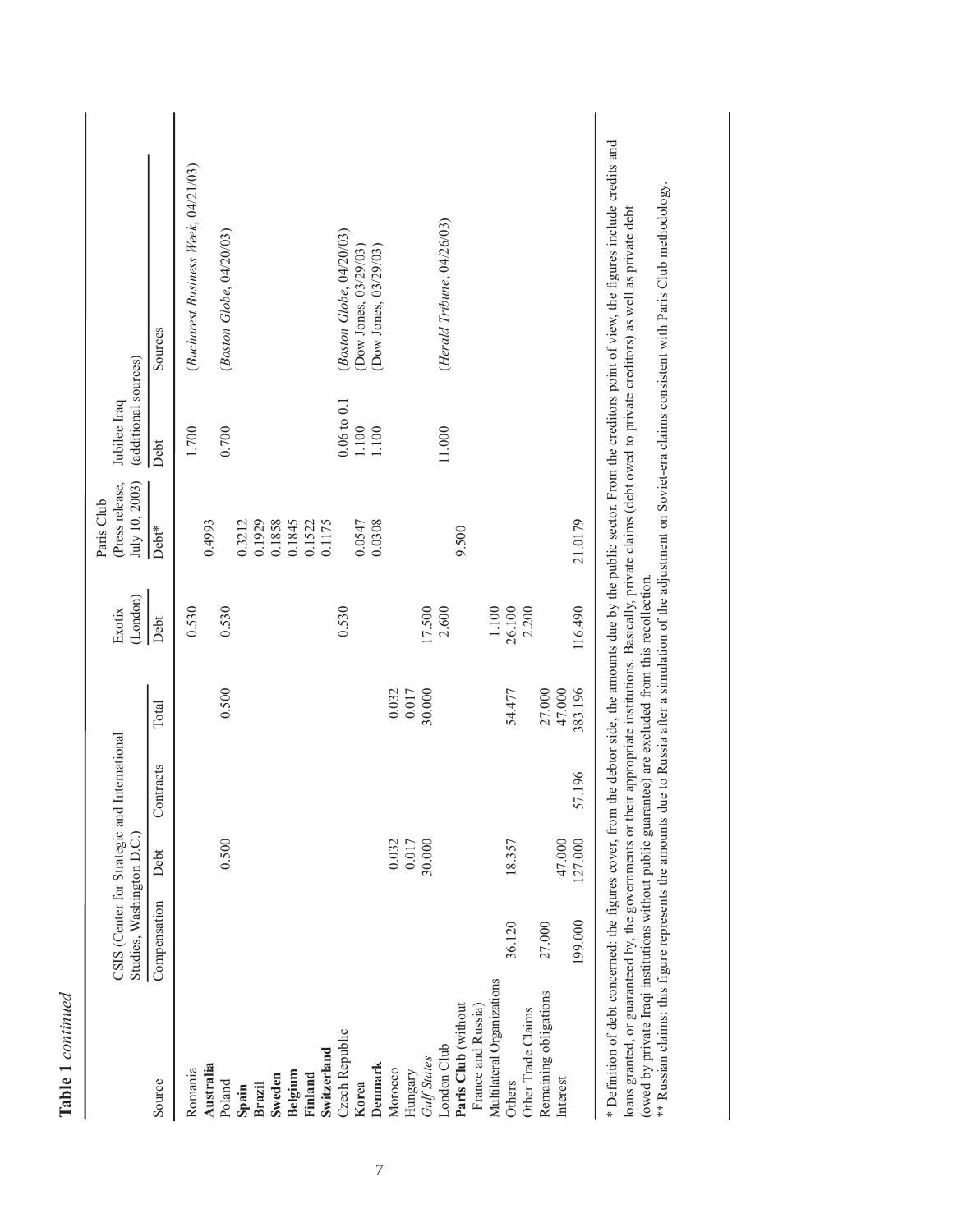# **Iraq's major creditors were Japan, Russia, France, and Germany.**

banks, and some \$10 billion is owed to corporate creditors.<sup>23</sup> "Saddam was, after all, under United Nations sanctions for 13 years, and that was enough to drive away private lenders who might otherwise have been welldisposed toward lending to an oil-rich nation. So in this one case, private lenders are largely free of sin," says George Melloan, in the *Wall Street Journal*. <sup>24</sup> Iraq's major creditors, by far, were sovereign nations, the largest being Japan, Russia, France, and Germany. Adds Melloan, "All of it had to do with politics, in one way or another."

Those state creditors' claims vary, depending on who is counting (see Table 1). The Paris Club of creditors, an informal organization of official (state) creditors, estimates that its members, plus Brazil, Korea, and Russia, are owed \$21 billion for principal and that much again for interest payments on the debts.25 Japan, Russia, France and Germany account for nearly two-thirds of Paris Club debt. The IMF estimates that the balance owed to non-Paris Club official creditors is probably  $$60-$65 billion.<sup>26</sup>$ 

But although very little precise detail is known about how the money was spent, it is clear that the borrowed funds were used, in the words of Deputy Secretary of Defense Paul Wolfowitz, "to buy weapons and to build palaces and to building instruments of repression."27

According to economist Robert Looney at the Naval Postgraduate School in Monterey, California, many of the loans "were contracted for purely military or defense related purposes: \$37 billion is in loans from the Gulf States (\$17 billion from Kuwait alone) for support during the 1980–88 war with Iran. France is owed \$4 billion, much of it to pay for F1 fighters and Exocet air-to-surface missiles, and \$9 billion is owed to Russia for purchases of MIG fighters and helicopters."<sup>28</sup> These loans made no contribution to the country's debt-servicing capability.

Other sources confirm the same. Marek Belka, a former Polish finance minister who spearheaded the fundraising efforts of the U.S.-led Coalition Provisional Authority in

Baghdad, estimated "about 90% of Iraq's potential, virtual debt is war-related."29 James Baker, former secretary of state under the previous President Bush, now the special presidential envoy on Iraqi debt to President George W. Bush, said former communist nations in Eastern Europe are owed a "surprising amount of debt." Serbia claims payment of approximately \$2.5 billion, while Romania and Bulgaria are each claiming over one billion. "It's all arms [sales] during the Cold War, probably," he said.<sup>30</sup>

Meanwhile, details about how old, unpaid debts were converted into oil concessions after Saddam went into arrears are coming to light. According to the Iraqi-Canadian Society for Writing-off Iraqi Debts in a letter to the prime minister of Canada, Russia renegotiated its debts with Saddam in 1994 and linked debt settlements with oil concessions to the Russians.31 In 2001, the *Washington Post* reported that Russian foreign minister Igor Ivanov was warning that Moscow would veto the U.S. based sanctions resolution because it threatened Russia's commercial relations with Baghdad. That article noted that Iraq owed Russia about \$8 billion, largely for arms sales made during the Soviet era, and that Russian companies were major middlemen in the Iraqi oil trade.32 According to London's *Observer*, as of October 2002 Iraq had reportedly signed several multibillion-dollar deals with foreign oil companies, mainly from China, France, and Russia.<sup>33</sup> "Among these, Russia, which is owed billions of dollars by Iraq for past arms deliveries, has the strongest interest in Iraqi oil development, including a \$3.5 billion, 23-year deal to rehabilitate oilfields."<sup>34</sup> According to Alan Murray in the *Wall Street Journal*, Russia is owed \$12 billion by Iraq for past loans, and 15 percent of Iraq's total debt is made up of pending contracts that Saddam issued. "Russia is the biggest player here as well," says Allan Murray, "with 90% of the contract total, or about \$50 billion in contracts to help Iraq develop its oil fields. France, China and the Netherlands also have sizable contracts."<sup>35</sup>

Other oil concessions are believed to have been awarded to the French and Chinese by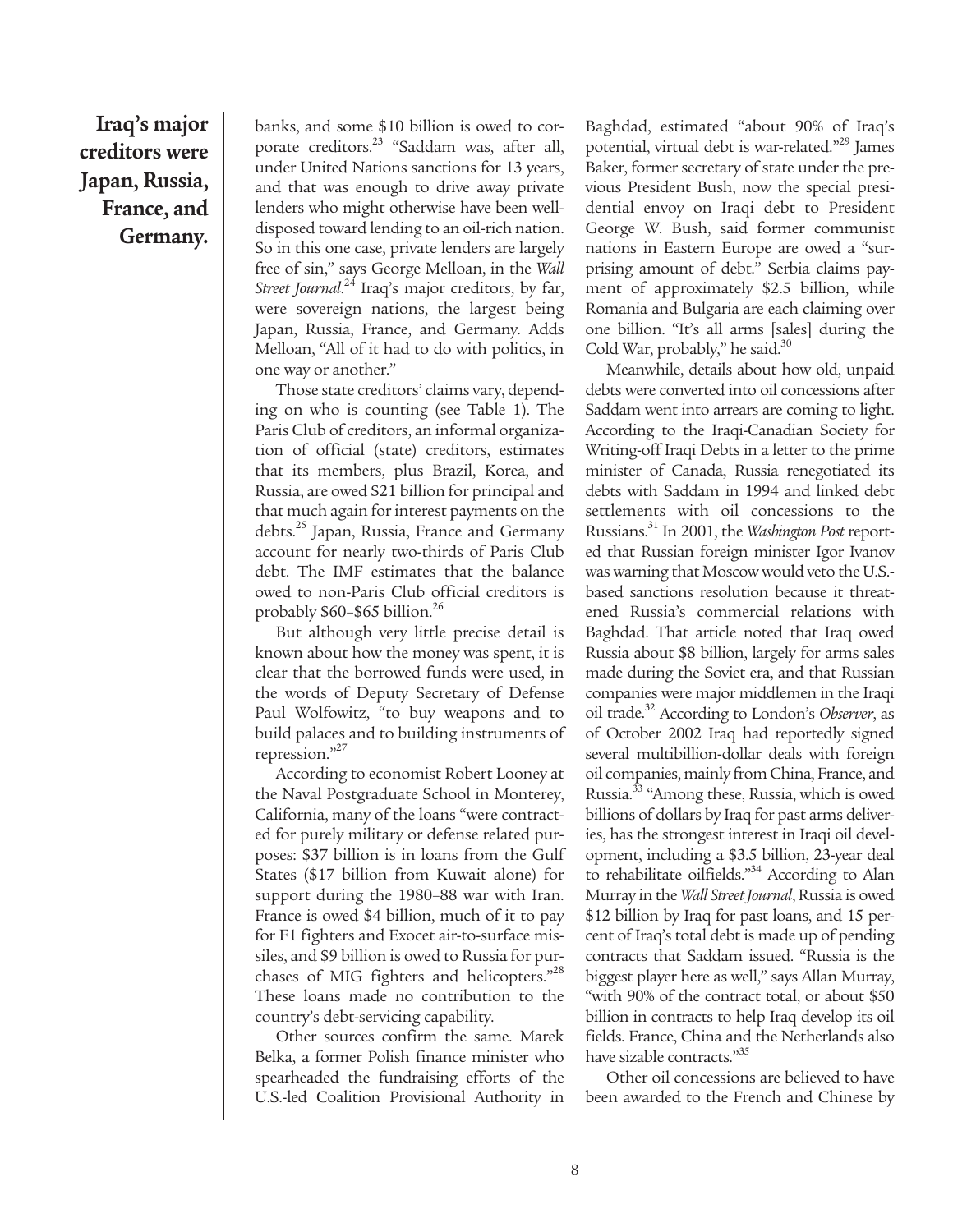Saddam Hussein in lieu of repayment on military debts. Paris has reportedly had close relations with Baghdad since at least the 1970s, when then Premier Jacques Chirac, now French president, increased arms sales to Iraq. France also sold anti-ship missiles, Mirage fighter bombers, and other aircraft to Iraq in the 1980s when it backed the country in its war against Iran. $36$  According to Holman Jenkins Jr. of the *Wall Street Journal*, the huge Majnoun and Nahr Umr fields were reserved for TotalFinaElf, partly owned by the French government. "Not even Jacques Chirac can pretend that such concessions weren't France's reward for acquiescing in Iraq's diligent strategy to escape sanctions and resume its pursuit of exotic weapons," Jenkins wrote.37 The *Wall Street Journal* later reported that, according to analysts, "French companies, historically among Iraq's biggest trading partners, have written off the money owed them by Mr. Hussein's regime." The article went on to say that a report prepared for the French National Assembly's Defense Commission estimated Iraq's unpaid bills to France, for weapons and other purchases, at between \$2.26 and \$2.59 billion.<sup>38</sup>

While precise detail about individual debts and obligations is rare, an exposé in the UKbased *Guardian* newspaper gives a glimpse into the shadowy world of financing Saddam's regime. As U.S. and British troops were amassing along the Iraqi border in March 2003, the *Guardian* ran a series of articles that described a chemical plant that the United States said was a key component in Iraq's chemical warfare arsenal. The plant was secretly built in 1985 behind the backs of the Americans, with loans from the U.K. government. Documents showed that British ministers in the Thatcher government knew at the time that the £14 million plant, called Falluja 2, was likely to be used for mustard and nerve gas production and that the deal should be kept secret from the American administration, which was pressing for controls on such exports, and from the British public, which was financing the deal with insurance guarantees through the Export Credits Guarantee Department

(the U.K. equivalent of the U.S. Export-Import Bank). Communications between the company that was building the plant, Uhde Ltd., a U.K. subsidiary of German chemical giant Uhde, and SEPP, Iraq's state enterprise for pesticide production, broke down with the onset of the Iraq-Kuwait war. "Associated trade debtors have been written down to the amount recoverable from the ECGD," Uhde's final set of records said. The ECGD admitted that it subsequently wrote a government check to the company for around  $£300,000.<sup>39</sup>$ Repayment for this insurance claim may well be part of the U.K.'s \$1 billion claim from Iraq through the Paris Club.

Surely, not every loan and credit to Iraq was odious. Doubtless, some loans and parts of loans were intended for, and were used for, legitimate governmental purposes and in the interests of the public. Indeed, some of the most offensive expenditures may have been financed from Iraq's oil revenues.<sup>40</sup> But it is clear that many, if not most, went to a repressive state machinery, to arms, and to palaces. And some of it likely went to enhance Saddam's vast personal wealth. After his capture, Saddam admitted that he seized some \$40 billion in state assets during the years he was in power and stashed it in accounts in Switzerland, Japan, Germany, and other unnamed countries.<sup>41</sup> Matein Khalid, general manager of Dubai International Securities Investment, noted that "While Iraqis starved and their children died under U.N. sanctions, Saddam has built almost 50 lavish palaces since Desert Storm, an example of the most callous private extravagance amid public misery by a dictator since the Roman emperor Nero."42

With a population of roughly 24 million people, Iraq's per capita debt works out to \$16,000, compared to a per capita gross domestic product of \$2,500 (optimistically estimated by the Central Intelligence Agency). "So, for the average person, financial obligations exceed income by a ratio of more than six to one," notes Princeton University economist Alan Krueger.<sup>43</sup>

With a ratio of debt to GDP of more than 10 times the level in Argentina or Brazil, Iraq is **Surely, not every loan and credit to Iraq was odious. But it is clear that many went to a repressive state machinery, to arms, and to palaces.**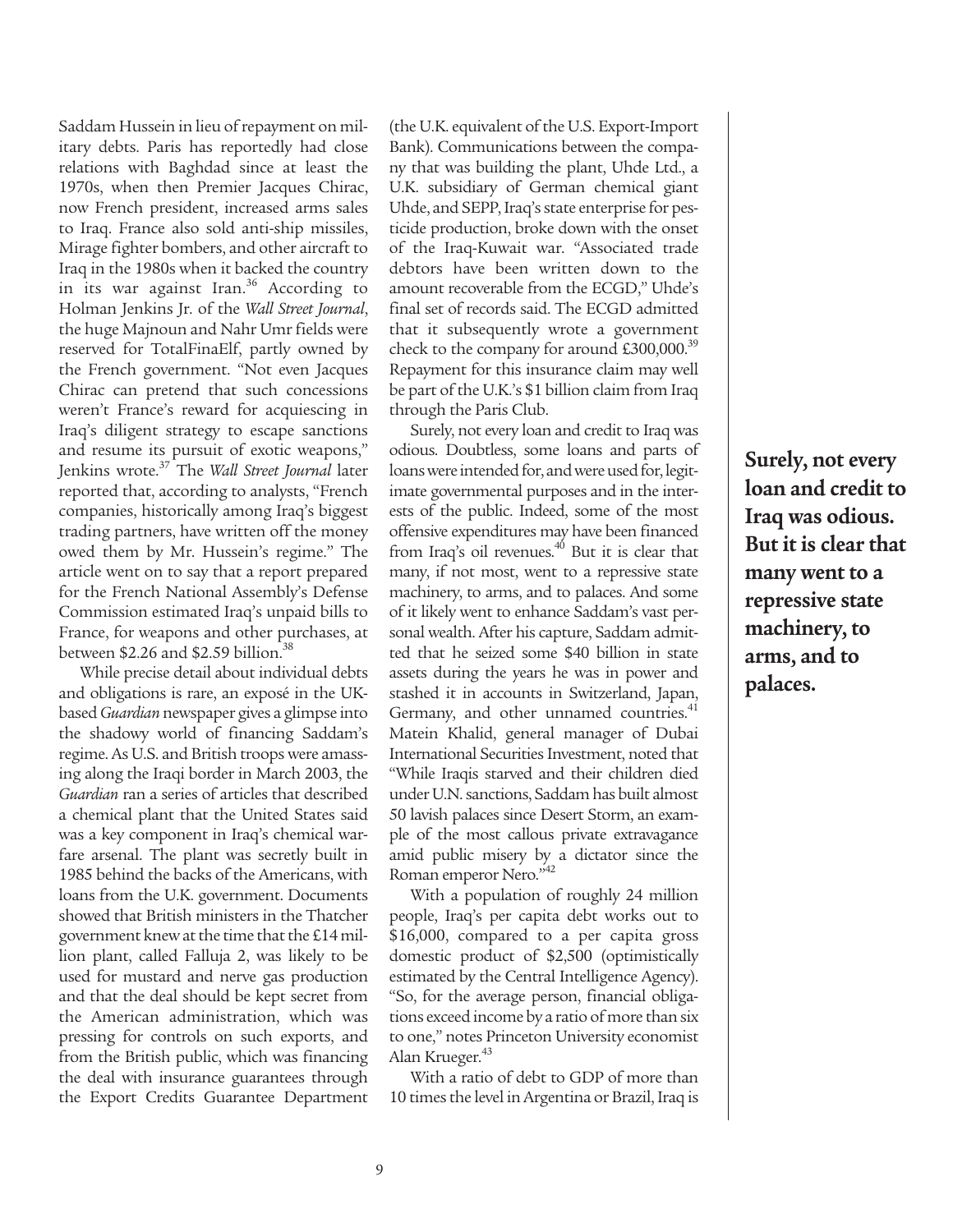the most heavily indebted nation on earth. As the credit rating agency Fitch says in its Special Report on Iraq released earlier this year, "Iraq's net external debt ratios greatly exceed those of all other sovereigns rated by Fitch." Even if the war reparations are set aside, says Fitch, Iraq's estimated external debt "is exceptionally high."<sup>44</sup> If 50 percent of Iraq's future export income is diverted to paying down the debt—more than three times the percentage extracted from Germany for its World War I reparations—it would take more than 35 years to pay off current obligations fully.<sup>45</sup>

"We are dealing with a post-conflict economy after ten years of sanctions, three wars, and over three decades of dictatorship and misrule," said James Baker. "Iraq's debts can never be paid in full, even under the most optimistic scenarios."46

### **Paris Club Would Cover Up the West's Odious Loans to Saddam**

In the world of international finance, bad public-sector loans are negotiated at the Paris Club, an informal group of major creditor governments coordinated by the French finance ministry.47 Bad commercial loans are then generally and subsequently negotiated at the London Club, which is made up solely of commercial banks. These clubs operate in secret and informally, avoiding embarrassment to lenders and borrowers alike. Iraq's creditors would prefer to write off some of Saddam's debts in these venues to avoid the alternative—an embarrassing public challenge.

But Iraqis should beware conciliatory creditors enticing them to the Paris Club. This club would treat the debts of Saddam Hussein's regime as debts of the Iraqi people, legitimizing them in the process.

The Paris Club hosts regular sessions with debtor countries to "find coordinated and sustainable solutions to their payment difficulties and to agree on specific terms of restructuring of their debts<sup>"48</sup> under the auspices of an IMF-approved structural adjustment program. Official creditors bring their claims to the Paris Club table, but only in aggregate form, not on a loan-by-loan basis.<sup>49</sup> While some details of the restructuring packages are announced publicly, claim-by-claim details are kept well under wraps. The creditors then "reschedule" their claims against impoverished debtors with a mix of principal and interest rate reduction and extended grace periods.

In practice, the Paris Club is the world's premier bailout agency, using western taxpayer dollars to rescue misplaced loans by public lenders for politically motivated purposes. Paris Club members bury their mistakes under the ruse of "an orderly restructuring process." Eugene Rotberg, a former treasurer of the World Bank, described rescheduling as a "financial charade" and "*de facto* forgiveness."50

Iraq's other creditors—private creditors with relatively small claims—would then likely use a Paris Club settlement as a model in their own debt negotiations through, for example, the London Club.

The Paris Club machinery is well in motion for Iraq—the Club estimated in July 2003 that its members are owed \$42 billion, including arrears, resulting from debts contracted with Saddam Hussein.

While all governments agree that the Paris Club is the place for "inter-creditor coordination" and view it as the key to an orderly restructuring process, $^{51}$  until the end of 2003, Germany, France, and Russia refused to consider debt forgiveness for Iraq. The German finance minister, Hans Eichel, vowed in October 2003 that "We do not only expect to get our money back, we will get our money back."<sup>52</sup> Similarly, Russia said it would not forgive Iraqi debt. As President Putin told the *New York Times*, "We pay old Soviet Union debts, though it is not clear why we have to. I would never have agreed to it, but the previous leadership agreed, made that decision and we fulfill these stupid obligations to pay for all the former republics of the Soviet Union. Russia is not a rich country" whereas Iraq "is capable of paying its debts."<sup>53</sup>

**With a ratio of debt to GDP of more than 10 times the level in Argentina or Brazil, Iraq is the most heavily indebted nation on earth.**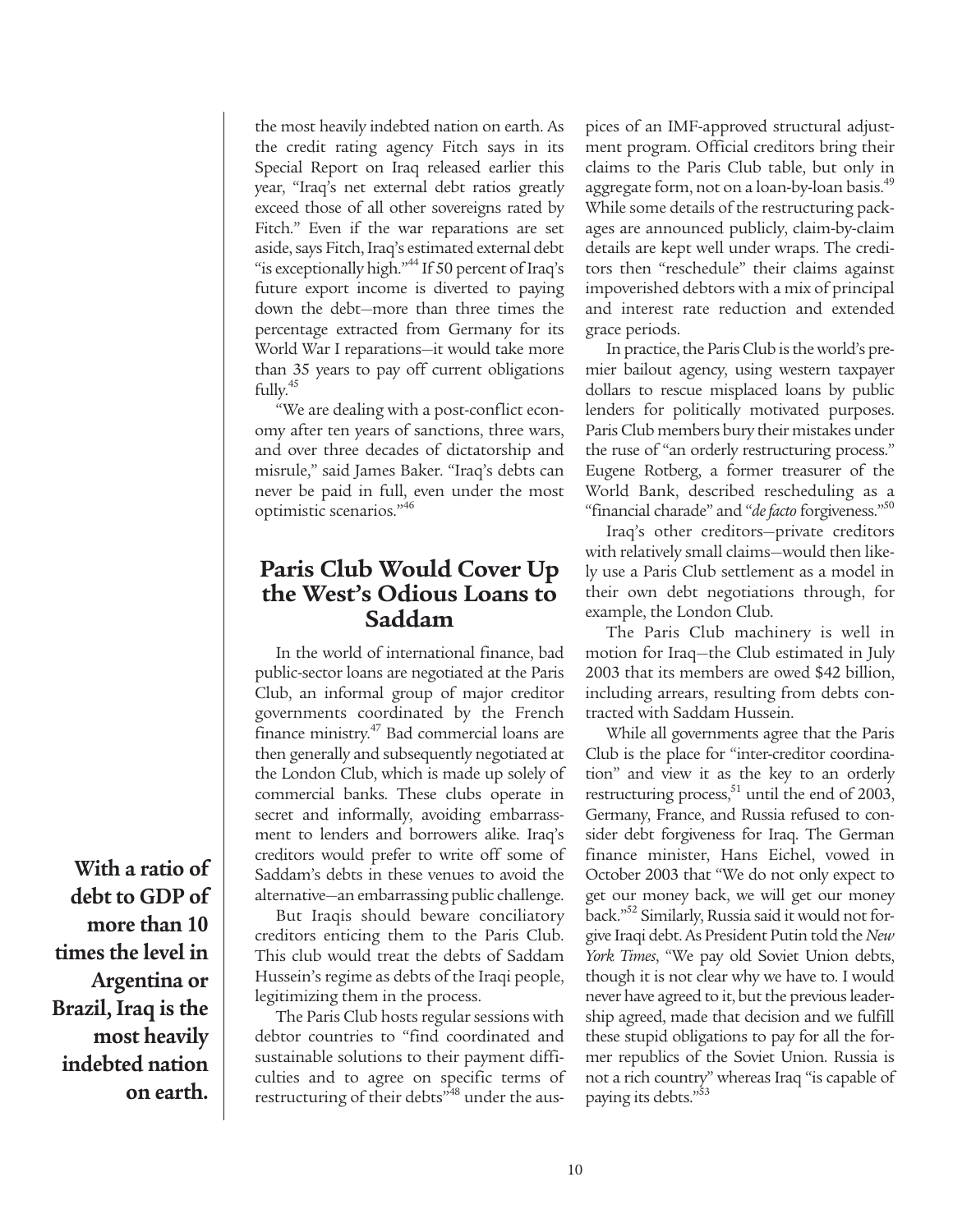This resistance from Europe caused an uproar in the U.S. Congress when members were asked to vote on a reconstructionfinancing bill for Iraq. Members believed the bill would finance the repayment of loans to the opponents of the war such as Russia, France, and Germany.<sup>54</sup>

In November 2003 the United States announced and accelerated the timetable for transferring power to a Transitional National Assembly by June 30, 2004.

The positions of the major opponents of the war and of debt relief—Russia, Germany, and France—began to shift. "We have not forgotten what helped Germany after World War II. Without the Americans' generous repayment plan, there would not have been reconstruction and an economic miracle in Germany," the German chancellor said in an interview with *Der Spiegel*, adding that "Germany will provide its help" with regards to Iraq's debt repayment.<sup>55</sup>

Russian President Putin announced that Moscow would begin negotiations over relieving Baghdad's debt to his country, "taking into account the economic interests of Russia and Russian companies." Although the debt talks and the participation of Russian companies in postwar Iraq are separate issues, said Deputy Foreign Minister Yuri Fedotov, "progress in settling one of them will un-doubtedly help reach success in talks about the other."56

The Paris Club, meanwhile, announced a change in its rules to make middle-income countries that are oil rich but debt poor eligible for Paris Club relief. Iraq suddenly qualified for a Paris Club rescheduling. But to secure that relief—as much as a 95 percent write-off—Iraq would need to follow this process:<sup>57</sup>

1. Power must be transferred from the Coalition Provisional Authority to a "legitimate" Iraqi government.

2. The provisional Iraqi government must agree to a credible economic recovery program and financial support from the IMF. (The IMF is expected to have such a program in place by the end of September 2004. The IMF is expected to recommend that an acceptable level of debt would be \$70–\$80 billion, based on export earning predictions of \$30 billion a year.)

3. Iraq would sign a debt-reduction agreement with the Paris Club possibly as early as October or November 2004.

4. The Paris Club members would fulfill the phased implementation of the debt reduction, which would likely be stretched out over three years with each year's reduction linked to meeting performance targets under a new IMF program.

But the Paris Club's inherent conflict of interest extinguishes its legitimacy in orchestrating a debt work-out: in the Paris Club, the creditors themselves are judge, jury, and executioner. Because the creditors do not want to be exposed for any complicity in financing a vicious dictator against his people, they are keeping the details of their claims against the Iraqi people under wraps and negotiating behind closed doors to forgive those debts, as if they were legitimate and legally enforceable, before the Iraqi people can repudiate them. Iraqis are correctly wary of a Paris Club–IMF "work-out" package.

As Sheikh Mauyed of the Abu Khanifa Mosque, arguably the most influential Sunni cleric in Iraq, explained it, "In the Paris Club process, the enemy is the judge, this cannot be fair."58

Prominent Western commentators share Iraqi's reservations. David Mulford, chairman of Credit Suisse First Boston investment bank, and a former U.S. Treasury official, warned that European Paris Club members have been reluctant in the past to admit to being owed military debt and that "loans that financed internal repression, weapons, and military adventurism should not be made whole at the cost of U.S. and British blood spilt to liberate Iraq." The Paris Club, he said, "should not be the forum for negotiations. Anything less would compound the tragedy suffered by the Iraqi people during

**The Paris Club would treat the debts of Saddam Hussein's regime as debts of the Iraqi people.**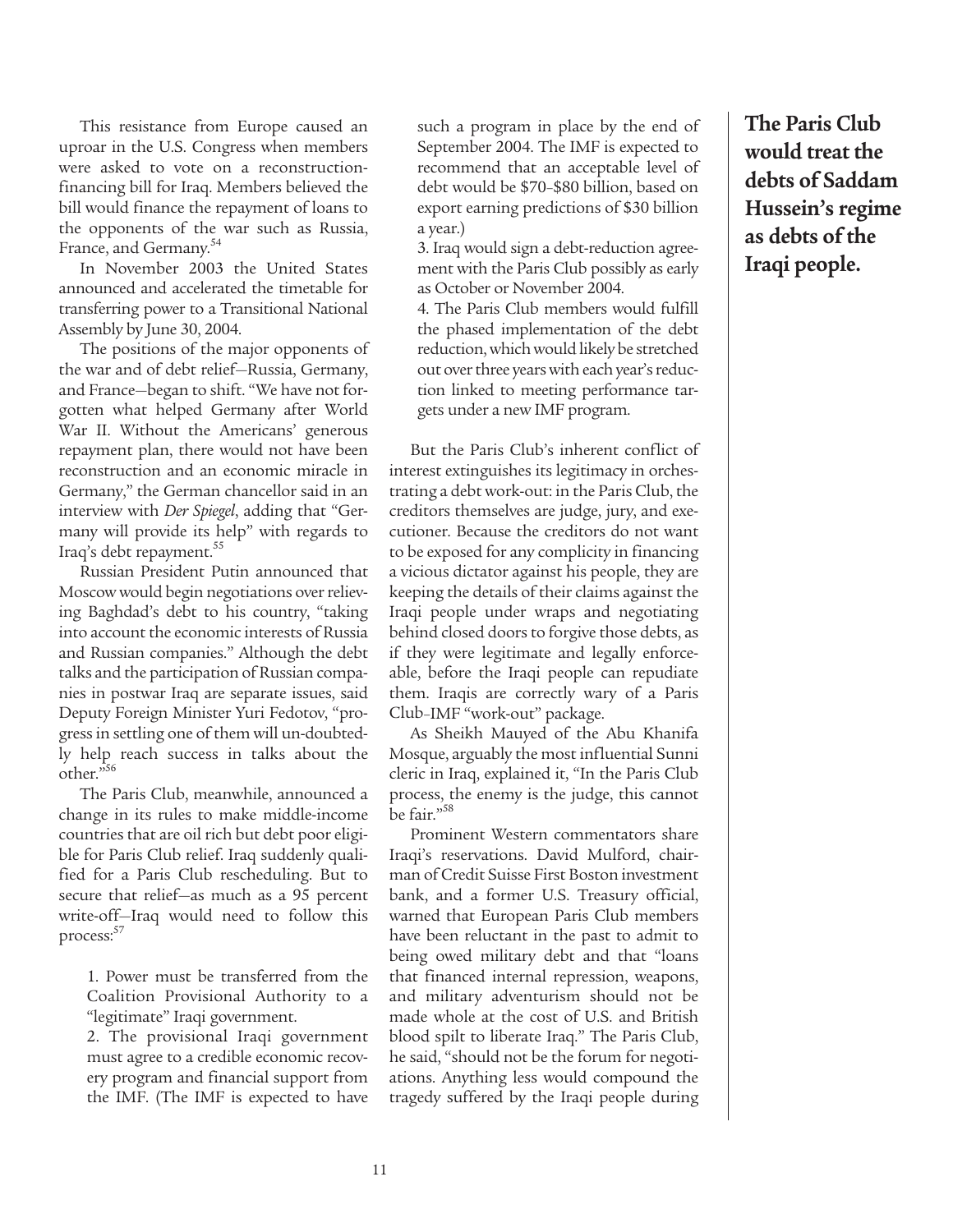**The Paris Club is the world's premier bailout agency, using western taxpayer dollars to rescue misplaced loans by public lenders.**

#### decades of Ba'athist oppression."<sup>59</sup> The UK-based *Economist* concurred:

There is an overwhelming case, both in terms of economic expediency and justice, for writing off most of Iraq's debts . . . The Paris [Club] . . . will no doubt belatedly negotiate some sort of rescheduling. . . . But they will almost certainly do so on the basis of what lenders judge to be Iraq's ability to pay—which will no doubt be on the high side—not on the rightness of its having to do so. $\degree$ 

Before agreeing to a debt relief program under the Paris Club, Iraq should first establish the extent of legitimate debts for which it is responsible. Conceivably, the great majority of debts would be found to be illegitimate, leaving Iraq with a manageable debt load that it could refinance without aid of Paris Club bailouts. If it does need relief, the relief should reflect legitimate, not illegitimate debt. To do otherwise would provide France and Russia, as well as other lenders such as Germany, with a moral victory and a partial bailout. To the extent that these nations hold odious debt, they are entitled to neither.

A Paris Club restructuring of the so-called Iraqi debts would not only ill-serve Iraqis, it would also ill-serve Americans and other citizens of the Paris Club country members who are largely ignorant of their role in bailing out ill-advised loans. A Paris Club restructuring for Iraq—as for all other countries would also be damaging to a well-functioning international lending system because the Paris Club lets both negligent lenders and corrupt borrowers off the hook.

# **What Iraqis Should Do about Saddam's Debts**

Instead of accepting a backroom political deal in which the creditors are the judges and Iraqis have to plead for mercy, the new Iraqi administration should follow the rule of law to determine the validity of claims against their people: they should not agree to repay any debt incurred under Saddam's regime until creditors submit proof of the legitimacy of the debts.

In requiring this proof, the Iraqi people do not need, nor should they feel compelled to seek, approval from other governments or international bodies such as the UN, the Paris Club, or the IMF. On the Iraqis' side are justice and fairness. The Iraqi people are entitled to be informed about the claims against them, in detail, not just in aggregate; they are entitled to a fair hearing in which they can make legal representation; and they are entitled to an unbiased adjudication of claims in which no adjudicator has an interest—pecuniary or proprietary—in the outcome.

Also on the side of the Iraqi people is widespread public support, at least in North America. From the media coverage and the number of sympathetic editorials, it is clear that a great many people believe that it is fundamentally unjust for the Iraqi people to be held responsible for the debts incurred by the regime of Saddam Hussein.<sup>61</sup>

Having stated its intention to follow a process based on the rule of law to determine the validity of the claims against the Iraqi people, the new Iraqi government would then have a variety of options open to it. The secretive nature of Saddam's regime, and the destruction of records that occurred during the Iraq war, requires a fact-finding stage to determine the extent of debts and their nature.

The new Iraqi government could invite creditors to make claims, possibly through a public forum such as an Internet site. The government could make arrangements to pay those debts it finds legitimate and it could unilaterally repudiate those debts it finds odious. For the many debts that would be in dispute—for example, those that were partly odious, partly legitimate, and those where the facts were in dispute—the Iraqi government could invite an arbitration of the debts. Creditors, of course, would always have the option of suing for repayment in the jurisdictions specified in each contract but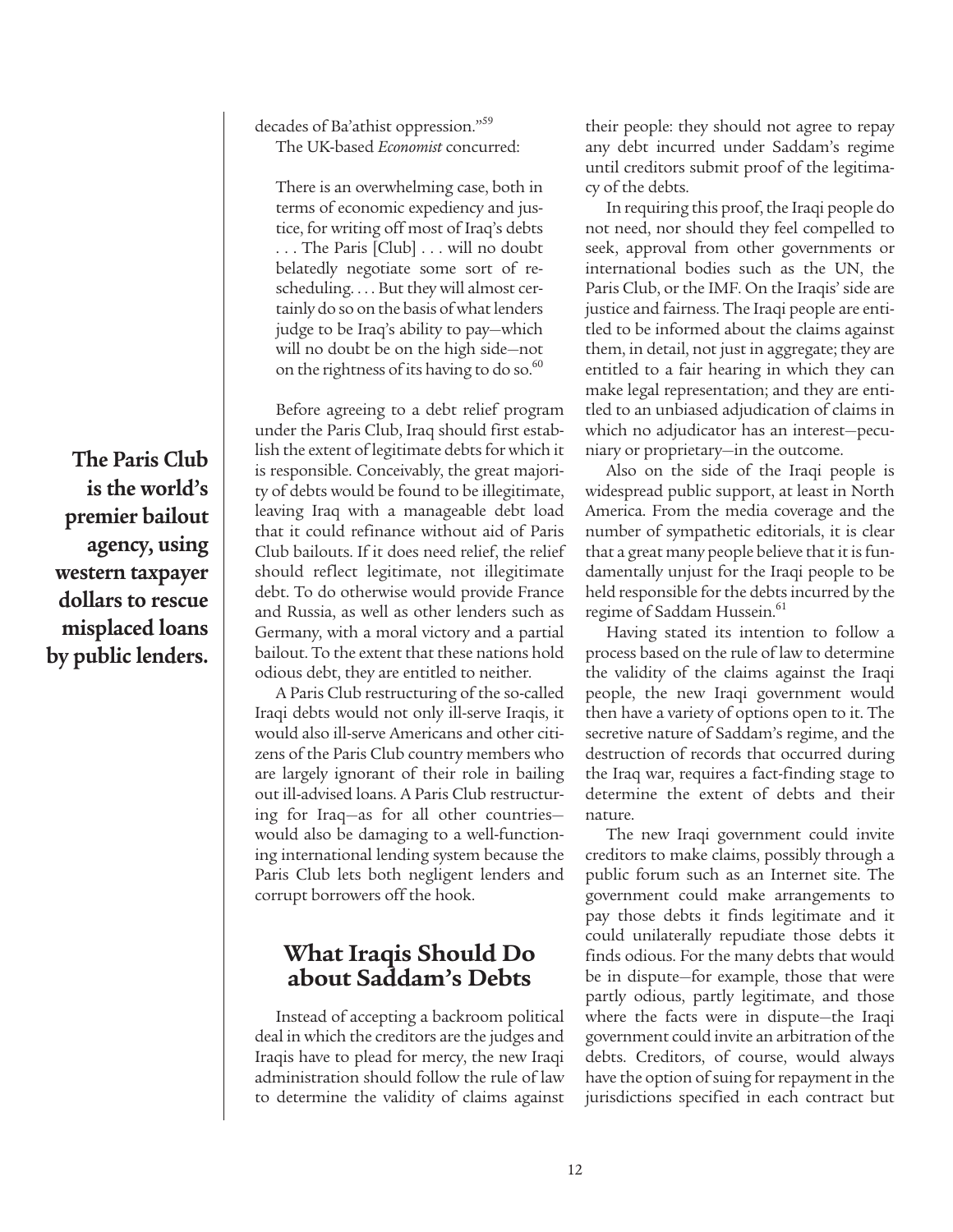they would by no means be assured of success in court. For one thing, if the debts were odious, the associated contracts may have been too, allowing Iraq to challenge the jurisdiction specified in the contracts.

Knowing that the Iraqis would demand proof of how the money was spent, and that details of the loans would be available in a public forum, many creditors—particularly the public lenders that provided Saddam's regime with most of its funds—might simply opt not to submit their claims at all, to the extent they were odious.

If the creditors were to cry foul and threaten a financial boycott of Iraq, the new Iraqi government should ignore them. A boycott is unlikely to be successful because contracts worth tens if not hundreds of billions of dollars are likely to be awarded in the coming years. The competition among financiers for a share of this market will end any hopes of a lenders' cartel against Iraq.<sup>62</sup> As well, many of the past debts have already been deeply discounted, giving lenders little to gain and much to lose.

Alternatively, the new Iraqi government could preempt the debt debate by initiating its own judicial debt arbitration process. An Iraq Debt Tribunal would first carry out a fact-finding process to establish the exact value of claims by creditors against the former regime of Saddam Hussein, and then determine the legal validity of those claims against the Iraqi people.

One model being proposed<sup>63</sup> is the Iran-United States Claims Tribunal established in 1981 to settle claims between Iran and the United States arising from the Iranian Revolution. The tribunal resulted from negotiations between the United States and Iran, in which each had significant bargaining power: the United States had frozen nearly \$12 billion in Iranian assets by presidential order,64 and Iran held several hundred American hostages. The parties resorted to the Government of Algeria for mediation and eventually concluded the Algiers Accords on January 19, 1981. The purpose of the accords was for Iran to repatriate the American hostages and the United States to lift the freeze order and terminate relevant litigation in U.S. courts.

The arbitral tribunal, whose terms and procedures were set by the two states, was empowered to deal with claims between nationals of the United States against Iran, nationals of Iran against the United States, and claims between the United States and Iran. Its subject matter was "debts, contracts (including transactions which are the subject of letters of credit or bank guarantees), expropriations, or other measures affecting property rights."<sup>65</sup> The Iranian government agreed to turn over the hostages in return for an executive act terminating all litigation over the assets, in favor of binding arbitration. One billion dollars of the frozen assets was transferred to a security account for the eventual payment of successful awards to U.S. nationals. A total of 3,816 claims were filed before the deadline. The first decision was rendered in 1981, and the tribunal continues to process claims to this day.

The massive caseload considered by this body provides a well-developed body of jurisprudence and practice concerning the application of public international law, mixed claims (those between private creditors and public debtors), and public and private law concepts to commercial contracts, expropriation, and debt agreements. The tribunal, which adopted the UNCITRAL (United Nations Commission on International Trade Law) Arbitration Rules<sup>66</sup> (General Assembly Resolution 31/98) and modified them to suit the special requirements of the parties, illustrates the structure, procedure, and legitimacy of adjudicating so-called mixed claims.

An Iraq Debt Tribunal could be created through negotiations among Iraq, the creditor states, and the states with which the private creditors are nationals. This would parallel the formation of the Iran-U.S. Claims Tribunal, where the source of authority for the establishment of the tribunal was negotiation between the two states. Under one possible scenario, Iraq could propose to create an arbitral tribunal that would assess all debts according to one set of legal standards. That tribunal would

**Iraq should first establish the extent of legitimate debts for which it is responsible.**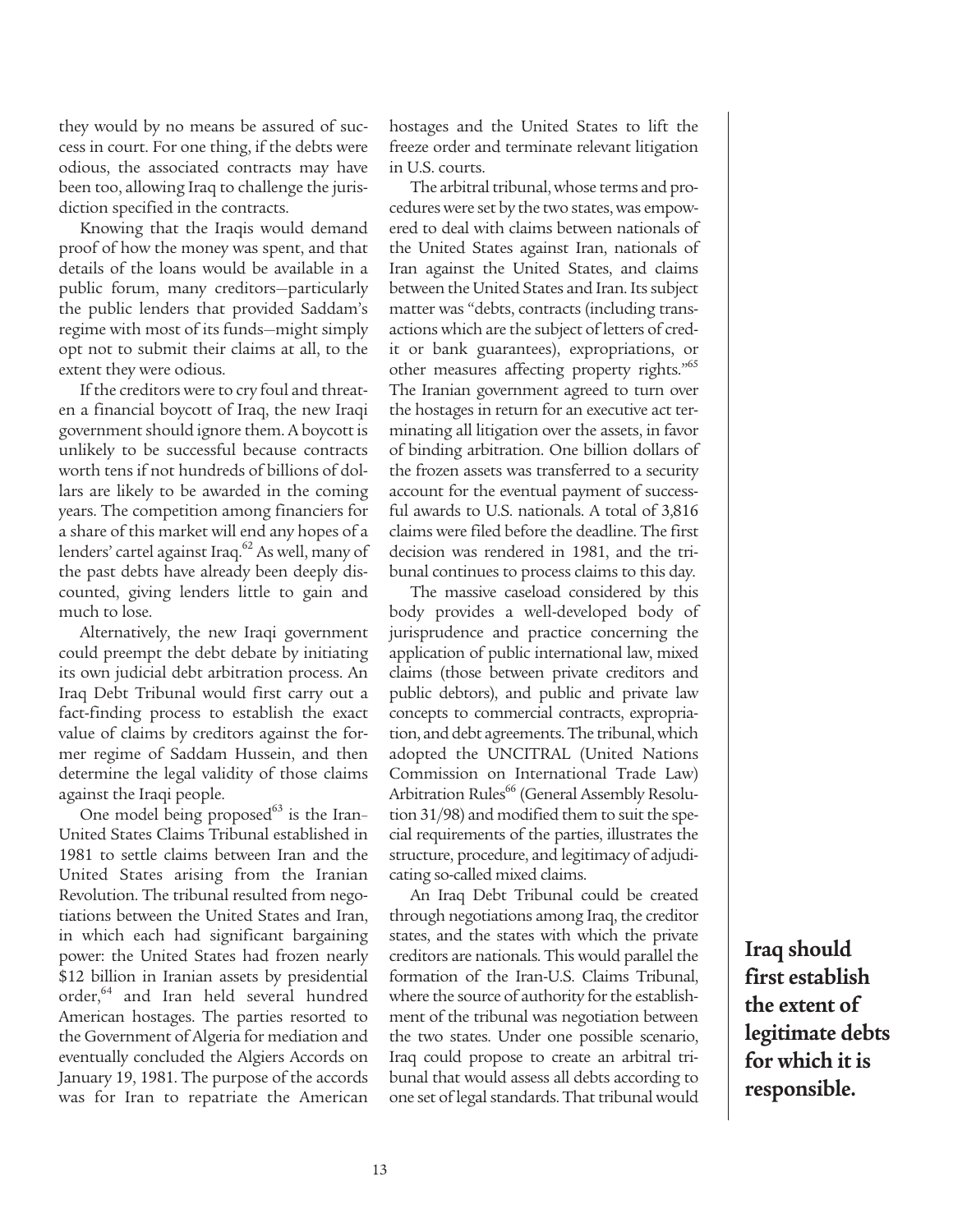**The Doctrine of Odious Debts would promote creditor scrutiny of loans, discourage reckless lending, and provide diligent creditors with security vis-à-vis future loans.**

determine the measure by which Iraq, in fact, benefited from the transactions.

To demonstrate its good faith, assuming it has the capacity to do so, Iraq could place a portion of the debt money into an escrow account for payment of arbitral awards.

An Iraq Debt Tribunal's composition and procedures could be determined by adopting a version of the UNCITRAL Arbitration Rules. Under such rules, Iraq and its creditors would each choose one-third of the arbitrators, and those arbitrators would then select the remaining third. In the event that the arbitrators could not agree among themselves, a provision would provide for an appointing authority (a person or institution) to make the choice.

In whatever arbitral process is chosen, $67$  the Doctrine of Odious Debts would be but one principle used. Other legal and equitable principles relating to representative capacity, fraud, corruption, unjust enrichment, as well as general principles of private law, would guide the arbitrators in their decisionmaking. To establish its legitimacy, the tribunal's proceedings would have to be conducted in public.

# **The Doctrine of Odious Debts: Chaos or Order for Financial Markets?**

Some commentators predict financial doom for Iraq if it pursues an odious debt arbitration to settle its debt obligations.

The international financial community "has felt and held very strongly," says Joseph Siegle of the Council on Foreign Relations in Washington, that new governments are expected to assume responsibility for a toppled regime's debt.<sup>68</sup>

Though debt repudiation under the doctrine of odious debt "is attractive" and the mere possibility that repudiation "would stop lending to such tyrants in the future has merit," says Susan Lee, *Wall Street Journal* editorial board member, employing the doctrine of odious debt retrospectively generates "some giant problems."<sup>69</sup> For example, lending to countries with dubious forms of government, such as China, would likely freeze up and risk premiums would rise. And, finally, "odious debt would not help Iraq regain its place in the global financial system. Rather, potential new creditors would be happy to see Iraq paying off existing debts and such payments would allow Iraq to make a swifter return to international credit markets to get fresh credit."70

Mark Medish, former deputy assistant secretary of the U.S. Treasury and now an international lawyer representing corporations that are owed money by Iraq, concurs, calling odious debt arbitration "misguided." According to Medish, acting on the charge that Iraq's debts are odious "would be bad for Iraq and would set a damaging precedent for the international financial system. For Iraq to normalize its external financial relations, it must respect one of the first principles of the rule of law: contracts should be honored. Without this presumption, markets cannot work," and chaos will ensue.<sup>71</sup>

These critics imply that using the Doctrine of Odious Debts would be an affront to the rule of law, damaging to Iraq's financial security, in particular, and to international financial markets in general. They are wrong on all counts.

The corollary to Medish's first principle of law, that "contracts should be honored," is the principle that "illegitimate contracts need not be honored." Indeed, illegitimate contracts *should not be* honored, in order to secure the honor of legitimate contracts. Furthermore, fears that an odious debt arbitration would be arbitrary and unilateral, thereby undermining respect for the rule of law, are without foundation. To the contrary, the opposite would happen. The doctrine can only be invoked by a properly constituted international tribunal and not by governments acting unilaterally: the Doctrine of Odious Debts therefore protects against arbitrary state action.

Iraqis would make their case that particular loans did not fulfill the test of legitimacy, followed by creditors who would then be invited to produce evidence that the proceeds of their loans were used for legitimate public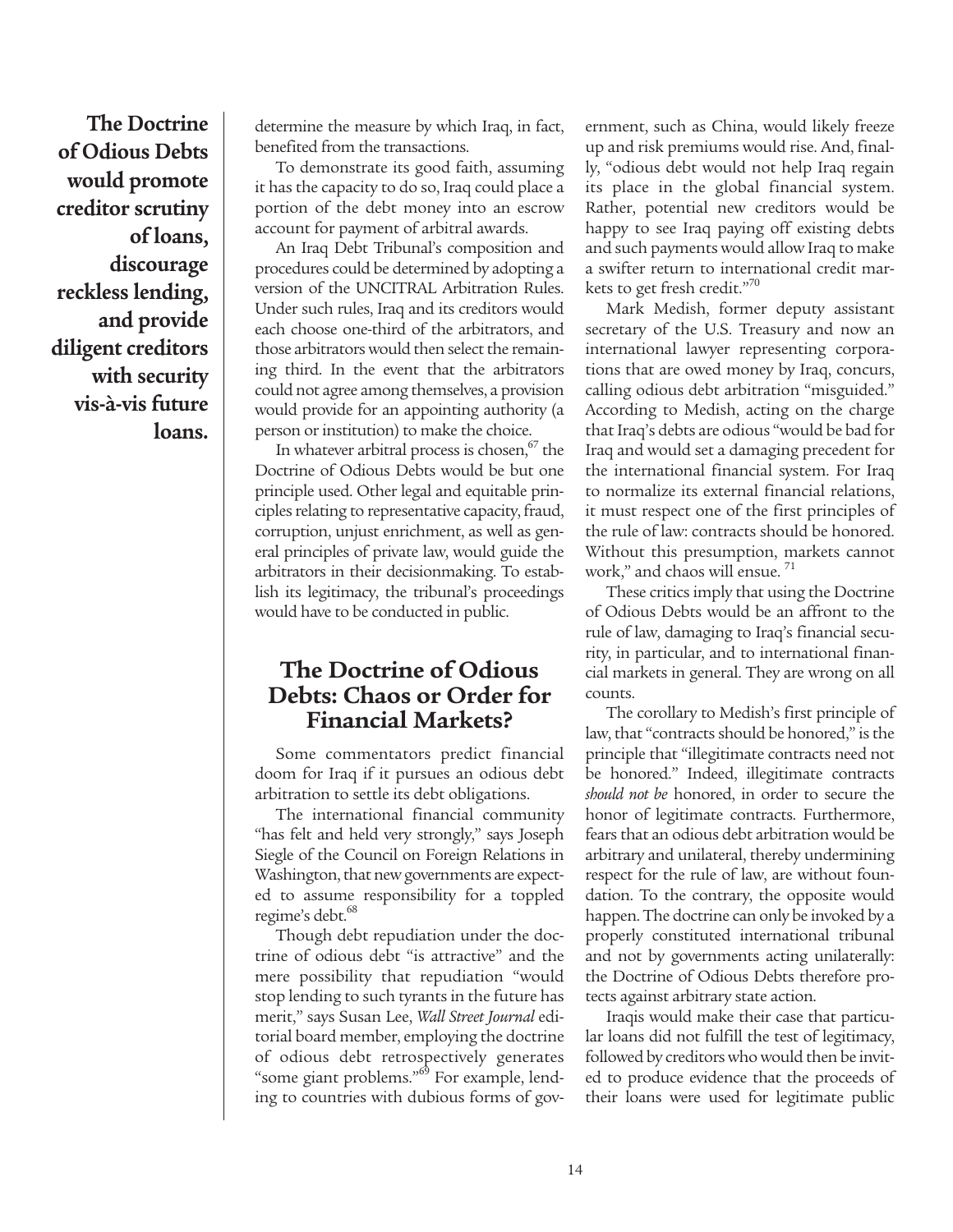purposes. This "due diligence" is neither unusual nor onerous. Indeed, in much lending and project financing today, the lenders know the purpose of the loan and an elaborate set of representations and warranties binds the borrower. Funds are disbursed periodically as conditions are fulfilled. When conditions are not fulfilled, the loan is canceled and the debt becomes due immediately. The legitimacy or illegitimacy of such loans can readily be determined.<sup>72</sup> Creditors who finance dictatorial and oppressive regimes without any questions asked ought to know that to provide money could strengthen the regime against the people. No creditors could in good faith defend such loans. If the creditors, on the other hand, were diligent in ensuring the proceeds were used for public purposes, the debtor state could not make out a legitimate argument under the doctrine.

In cases where borrowing takes place through bond offerings, there is less dialogue between borrower and lender, but the use of proceeds is still usually identified. The creditor has less control in structuring terms, but just as much reason to inquire after the use of proceeds.

With debt traded on secondary debt markets, where creditors buy up sovereign debt for a fraction of its value and hope to eventually sue or sell for a much higher amount, establishing a debt's bona fides need not differ from the above forms of debt. Buyers who "specialize in the debt of 'pariah' states," have walked in with their eyes open: they have already internalized the inherent risk associated with obligations of odious debtors. They cannot claim good faith. $3<sup>3</sup>$ 

An arbitral process for Iraq's debts would convince lenders that the legitimacy of a borrower, and thus his ability to create binding financial obligations, matters. So, too, does the use to which funds are put. Lenders would need to beware. They would learn that, if their funds were used to buy weapons, palaces, and instruments of repression, under the Doctrine of Odious Debts, their claims against the people of Iraq would be legally unenforceable.

The Doctrine of Odious Debts would pro-

mote creditor scrutiny of loans of an allegedly public nature, discourage reckless lending, and provide diligent creditors with security vis-à-vis future loans.

Today, most lenders to oppressive governments assume that, no matter how heinous the governments' nature and expenditures, these countries will force their citizens to repay debts. That expectation has created moral hazard in sovereign borrowing, risky loans, and chronic loan defaults. In contrast, the Doctrine of Odious Debts would help eliminate that moral hazard by distinguishing between debts that are tied to a regime and debts that would survive the regime. By clarifying the responsibilities of creditors (or borrowers), and thus their rights to repayment (or repudiation), an odious debt arbitration would help eliminate the moral hazard that has destabilized international finance in the past 60 years.

As for Iraq, the critics are wrong-headed to predict that Iraq would be hurt if it resorts to due process and the rule of law to settle claims against its people. The stability and predictability created by the rule of law would attract international capital and promote diversified and healthy market activity. And international lenders will figure out quickly enough that they can easily make their future loans and bonds "odious debt-proof."<sup>4</sup>

Meanwhile, the Paris Club alternative to a public arbitral process—closed-door negotiations by creditors who decide on Iraq's ability to pay—would spawn conspiracy theories, breed cynicism, and be deeply resented by Iraqis. The Paris Club alternative would appear to be no more than an international fix in which Iraq's resources were pawns of the creditors, including Russia, France, and the United States. Many Iraqis predicted in interviews conducted last year by the debt campaigning group, Jubilee Iraq, that if the creditors refused to recognize the odiousness of much of Saddam's debt, one of the first actions of an elected Iraqi government would be to repudiate all debts. Chaos could well ensue if creditors refuse an odious debt arbitration, convincing Iraq to repudiate unilater-

15

**The existing model for international finance does not well serve the interests of either borrower or lender.**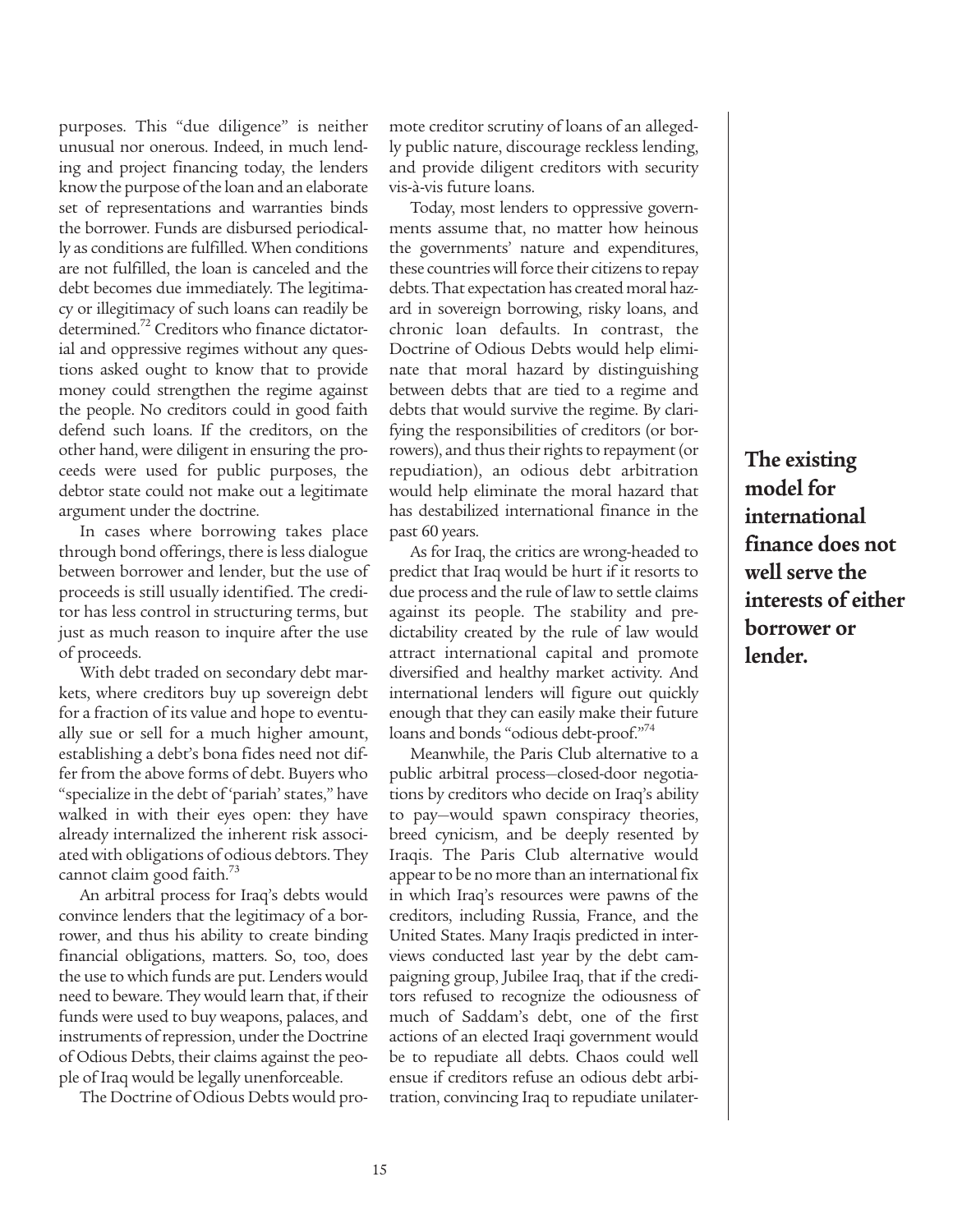ally.

More important, by giving creditors an incentive to lend only for purposes that are transparent and of public benefit, future Saddams will lose the ability to finance their armies and their foreign bank accounts.

# **Harvard Proposal Would Entrench Moral Hazard**

In past decades, debt negotiations between Third World debtors and international creditors have been failures. When countries have gone hopelessly into debt, creditors and debtors have agreed to "restructure" the loans with stretch-outs of the repayment period, lowered principal, and so forth, all designed to reduce the repayment burden on the debtor. Usually these "restructurings" are accompanied by new financing from agencies like the World Bank and IMF: this helps turn "nonperforming" loans into "performing" ones, but at the expense of renewed indebtedness.

The existing model for international finance does not well serve the legitimate interests of either borrower or lender. For this reason, and because of widespread public opinion that it is fundamentally unjust for Iraqis to be burdened with Saddam's debts, experts such as Harvard economists Michael Kremer and Seema Jayachandran and organizations such as Oxfam have seized on odious debts as a solution.<sup>75</sup> Unfortunately, they propose to apply it in a way that would entrench odious debts rather than eradicate them.

Instead of assessing the legitimacy of individual loans, as the Doctrine of Odious Debts suggests, these parties want to assess the odiousness of entire regimes. They would create an international body that would sit in judgment of the world's governments. Through some process, good governments would be labeled as worthy while corrupt and repressive governments would be labeled as odious. Creditors would then be forewarned that loans to odious governments would be in jeopardy should those governments be replaced.

This proposal, which places so much faith

in the performance of international institutions, flies in the face of the experience of the last 60 years. During this period, unaccountable lending and bailouts of corrupt and unrepresentative governments have come precisely from international agencies such as the United Nations, the World Bank, and the IMF. The politicized governance structure of international agencies guarantees that odious regimes will rarely be classed as such. Indeed these regimes' very membership in international institutions has been an implicit endorsement of their credibility as borrowers. Take the case of Iraq. Had a Harvard-Oxfam-style odious debts system existed, it is difficult to imagine that France, Germany, and Russia would have allowed Saddam to be blacklisted.

Even if an international agency could somehow make unpoliticized judgments, that approach would only entrench the moral hazard that created odious debts in the first place. Any financial institution, public or private, that extended credit to a government that had received the seal of good housekeeping from the "odious government rating agency" would not have to exercise the due diligence needed to ensure that its loans were used in the interest of the state. Indeed, the endorsement could become a powerful defense for the creditor against the public in the debtor country, should the latter ever wish to challenge the legitimacy of a particular loan. This insurance against financial negligence can only raise the moral hazard of both the creditor and debtor to new heights.

# **Conclusion**

While there is little doubt that much of Iraq's debt is odious, most creditors are loath to admit it. Nevertheless, creditors, seeing the writing on the wall, are prepared to write off their odious loans under a "no fault" process of debt cancellation in which they can avoid embarrassment and make their gesture seem magnanimous.

According to best estimates, close to 90

**The United States should support an Iraqi debt arbitration to warn future reckless creditors, reassure diligent creditors, and thereby stabilize international financial markets.**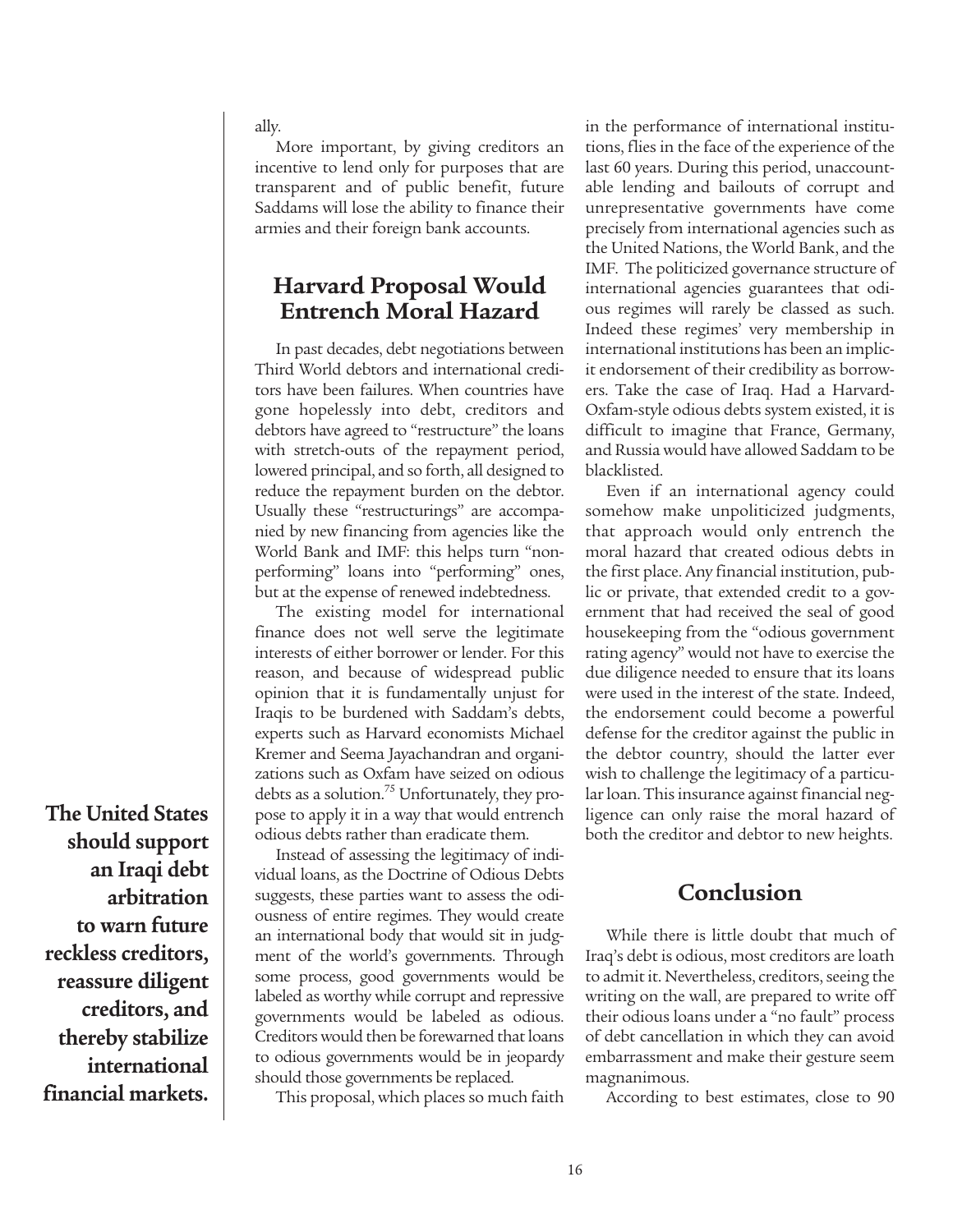percent of claims against the former regime of Iraq are held by governments that should have known that to finance Saddam was to finance him against the interest of the Iraqi people. Despite the fact that the loans were politically determined, and not market driven, those public creditors now disingenuously claim that markets will suffer if Iraq resorts to the rule of law to determine the legal enforceability of these claims against the Iraqi people.

For the following reasons, the new Iraqi legislators should seek to determine the legal enforceability of those claims through an arbitral process which, among other legal principles, should be guided by the international legal Doctrine of Odious Debts. The United States should support this approach.

Deciding the disposition of Iraq's debts by the rule of law, through a public judicial process that allows Iraqis, the domestic and international press, and anyone else to understand who lent how much to whom and for what purpose, would give Iraqis confidence that government can work in their interest. The United States should also support an Iraqi debt arbitration regime because it would promote transparency and accountability in creditor states such as Canada and European countries where information about the lending activities of state enterprises are generally unavailable to taxpayers. If these taxpayers knew how their governments contributed to the personal and political security of Saddam Hussein, they would be better able to exercise their own democratic rights to restrain their governments in the future. The United States should also support an Iraqi debt arbitration as a precedent to warn future reckless creditors, reassure diligent creditors, and thereby stabilize international financial markets.

Finally, the United States should support an odious debt legal regime to further the war on terror. The United States has found that many western countries are reluctant to force lenders—be they state agencies or wellconnected private lenders—to disclose their loans. The U.S. goal of somehow regulating the countless transactions involving terrorist

entities becomes infinitely easier when selfregulation augments state regulation. When lenders from France, Germany, the United Kingdom, Canada, or anywhere else realize that repayment from an Iraq under Saddam, a Syria, a North Korea, a Cuba, depends on the regime staying in power long enough to see the money repaid, they will think twice about making the loans to finance the armies and foreign bank accounts of dictators, and demand a higher premium if they do. An odious debt legal regime would help the United States cut off many sources of funding to terrorist states without having to lobby other creditor governments. And that would be profoundly good, not only for Iraqis, but also for world peace and future generations.

#### **Notes**

1. Kathleen Ridolfo, "Free Iraqis Meet in Washington to Discuss Reconstruction," RFE/RL *Iraq Report* 5, no. 40 (December 9, 2002), http://www.rferl .org/reports/iraq-report/2002/12/40-091202.asp.

2. "Iraq Looks toward Rebuilding," *Deutsche Welle*, April 11, 2003. Former chief economist at the IMF and now senior fellow at the Institute for International Economics Michael Mussa agrees with the principle that some debts, tainted by their purpose, may be unenforceable: "So debt on old weapons purchases is probably not going to be honored very much whereas debt for civilian services that were provided, building hospitals and so forth, may be in a very different category." See Agence France-Presse, "War over Iraq's Debt Set to Begin," *Taipei Times*, April 12, 2003.

3. See *Dar al hayat*, September 9, 2003 (in Arabic), http://www.daralhayat.com/special/features/09- 2003/20030914-15p15-01.txt/story.html.

4. "Iraqi Views on Debt and Reparations," Jubilee Iraq, October 22, 2003.

5. This section is excerpted largely from Patricia Adams, *Odious Debts: Loose Lending, Corruption, and the Third World's Environmental Legacy* (London: Earthscan, 1991).

6. U.S. Constitution, Fourteenth Amendment, Section 4.

7. These statements were made by the American delegation at the peace conference organized in Paris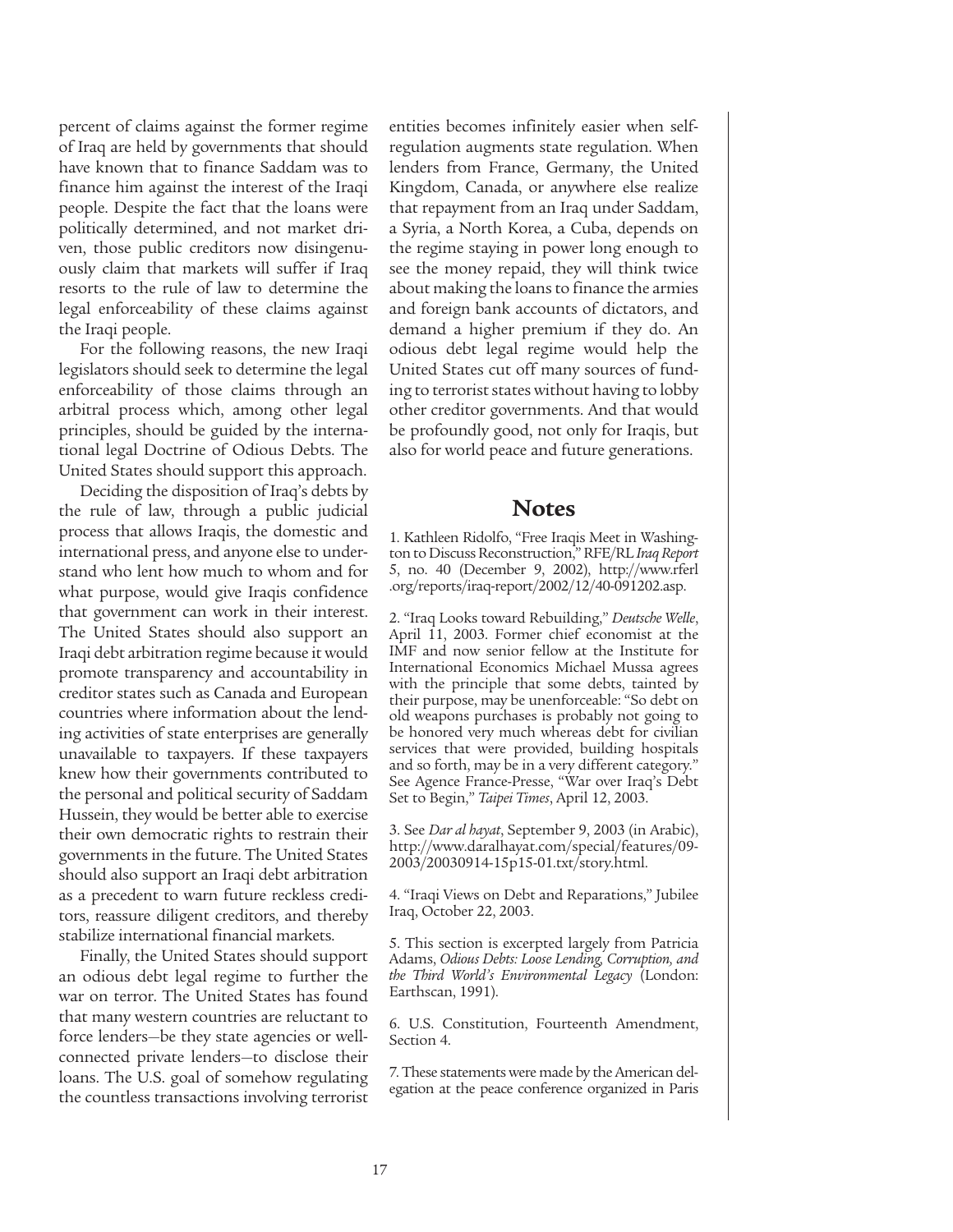after the armistice protocol was signed by the United States and Spain in Washington on August 12, 1898. The peace conference, which mainly centered on the so-called "Cuban debts," led to the signing of the Peace Treaty of Paris on December 10, 1898. See J. B. Moore, *International Arbitrations* 3591 (1906), and Ernst H. Feilchenfeld, J.U.D. (Berlin), *Public Debts and State Succession* (New York: Macmillan, 1931), p. 193. See also A. N. Sack, *Les Effets des Transformations des États sur leurs Dettes Publiques et Autres Obligations Financières* (Paris: Recueil Sirey, 1927); James L. Foorman and Michael E. Jehle, "Effects of State and Government Succession on Commercial Bank Loans to Foreign Sovereign Borrowers," *University of Illinois Law Review* 1982, no. 1; D. P. O'Connell, *The Law of State Succession* (Cambridge: Cambridge University Press, 1965); D. P. O'Connell, *State Succession in Municipal Law and International Law*, vol. 1 (Cambridge: Cambridge University Press, 1967); Günter Frankenberg and Rolf Knieper, "Legal Problems of the Overindebtedness of Developing Countries: The Current Relevance of the Doctrine of Odious Debts," *International Journal of the Sociology of Law*, 1984, no. 12; and M. H. Hoeflich, "Through a Glass Darkly: Reflections upon the History of the International Law of Public Debt in Connection with State Succession," *University of Illinois Law Review* 1982, no. 1.

8. Ibid.

9. Quoted in Hoeflich.

10. Sack, *Les Effets des Transformations des États sur leurs Dettes Publiques et Autres Obligations Financières*. Sack's contribution to the subject of public debts and state succession is, according to Ernst H. Feilchenfeld, "perhaps the most profound treatise ever written on the subject and is unrivaled in its careful analysis of the details of the problem." See also A. N. Sack, *La Succession Aux Dettes Publiques D'Etat, in Recueil des Cours*, vol. 23, 1929; and Alexander N. Sack, "Diplomatic Claims against the Soviets," Contemporary Law Pamphlets, Series 1, no. 7, *New York University Law Quarterly Review*, 1938.

11. Quoted in Ashfaq Khalfan, Jeff King, and Bryan Thomas, "Advancing the Odious Debt Doctrine," Centre for International Sustainable Development Law, McGill University, Montreal, March 11, 2003.

12. *Annual Digest of Public International Law Cases, 1923 to 1924*, ed. Sir John Fischer Williams and H. Lauterpacht (London: Green, 1933). More background references to this case are cited in Patricia Adams, *Odious Debts: Loose Lending, Corruption, and the Third World's Environmental Legacy*.

13. Ibid.

14. Ibid.

15. Khalfan, King, and Thomas.

16. Ibid., p. 5.

17. See Bob Davis, Alan Cullison, and Farnaz Fassihi, "U.S. Invites Coalition Partners into Iraq Talks," *Wall Street Journal*, April 14, 2003.

18. Mona Megalli, "U.S. to Ask G8 Summit to Ease Iraqi Debt," Reuters, May 27, 2003. James Baker, special presidential envoy on Iraq's debt, said in his speech to the Center for Strategic and International Studies, January 24, 2004, "As you may imagine, records in Baghdad are hard to come by, though we are making progress."

19. Irwin M. Stelzer, "Forgive Them His Debts," *Weekly Standard*, April 21, 2003.

20. Quoted in Martin Crutsinger, "IMF Completes Review of Iraq's Debt," *Seattle Post Intelligencer*, May 27, 2004.

21. "IMF May Lend to Iraq by Second Half of 2004," *IMF Survey* 33, no. 2 (February 2, 2004): 1–20. Also based on Jubliee Iraq interview with IMF officials in June 2004.

22. Frederick D. Barton and Bathsheba N. Crocker, "A Wiser Peace: An Action Strategy for a Post-Conflict Iraq," Center for Strategic and International Studies, January 23, 2003, www.csis.org /isp/pcr/index.htm.

23. Mark Medish, "Make Baghdad Pay," *New York Times*, November 4, 2003.

24. George Melloan, "When Sovereign Debt Piles Up, Try a Good Workout," *Wall Street Journal*, October 28, 2003.

25. Paris Club, "Iraq's Situation towards Paris Club Creditors," July 10, 2003, www.clubdeparis. org/en/news/page\_detail\_newsphp?fichier=com 10578674390.

26. "IMF May Lend to Iraq by Second Half of 2004," *IMF Survey* 33, no. 2, (February 2, 2004): 1–20.

27. Quoted in Alan Elsner, "U.S. Considering 'Odious Debt' Doctrine for Iraq," Reuters, April 29, 2003.

28. Robert Looney, "Bean Counting in Baghdad: Debt, Reparations, Reconstruction, and Resources," *Strategic Insight*, Center for Contemporary Conflict, National Security Affairs Department, Naval Postgraduate School, June 2, 2003. See also Jay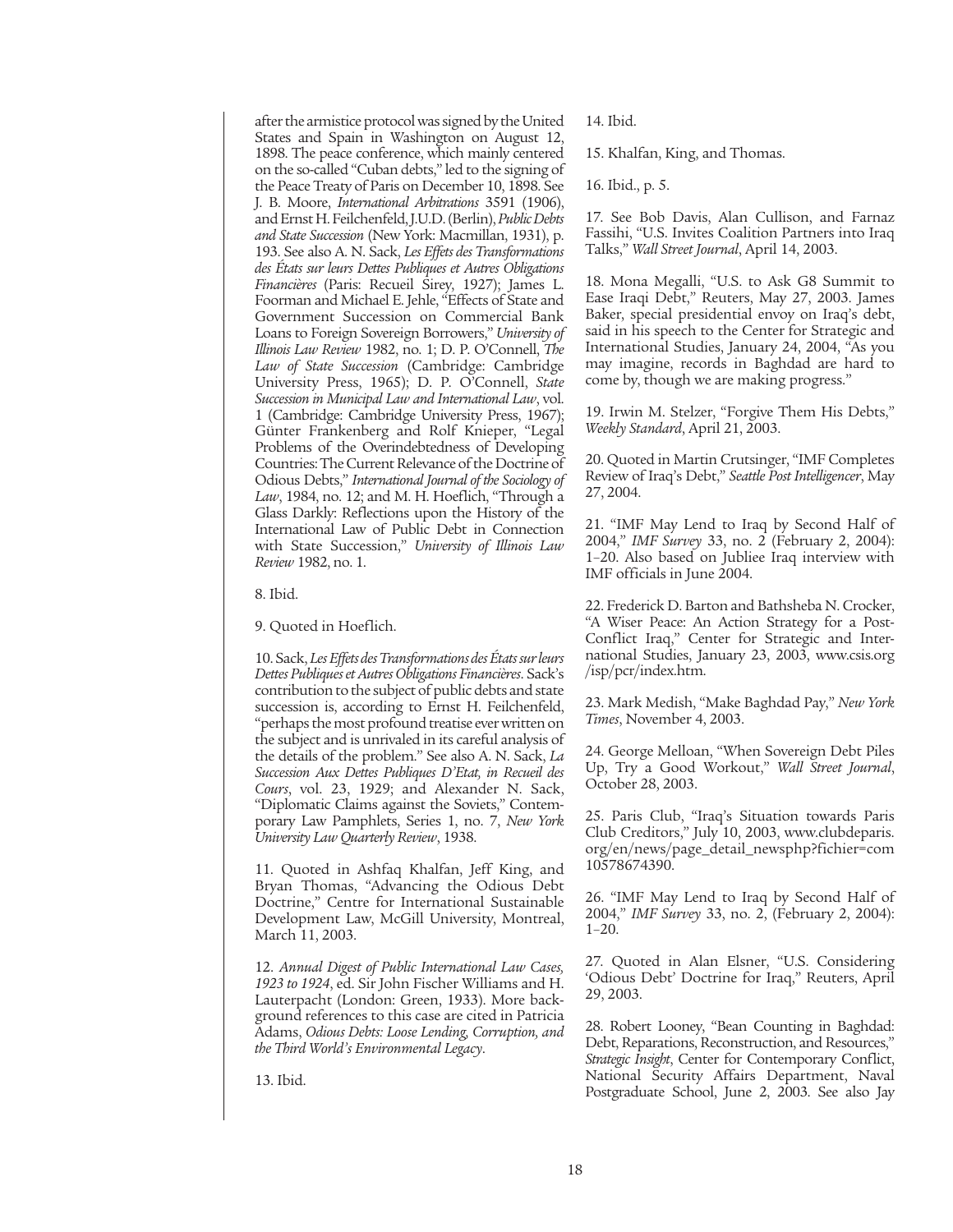Solomon, Jess Bravin, and Jeanne Whalen, "Iraq's Creditors Hope to Collect," *Wall Street Journal*, March 26, 2003.

29. Quoted in *Iraqi Views on Debt and Reparations*, Jubilee Iraq, October 22, 2003, Originally quoted in *CNNMoney*, September 22, 2003.

30. Quoted in Nicholas Kralev, "Most Creditors to Provide Substantial Relief," *Washington Times*, February 10, 2004.

31. Letter from Shakir Issa, chairman of the Iraqi-Canadian Society for Writing-off Iraqi Debts to Canadian prime minister Jean Chretien, August 12, 2003.

32. Colum Lynch, "Iraq Uses Its Buying Power as Leverage," *Washington Post*, July 3, 2001. See also Solomon, Bravin, and Whalen.

33. Peter Beaumont and Faisal Islam, "Carve-Up of Oil Riches Begins," *Observer*(London), November 3, 2002. See also George Koch and John Weissenberger, "Alberta on the Euphrates," *National Post* (Toronto), April 5, 2003: "Saddam signed memorandums of understanding worth a total \$38-billion with Russian, French, and Chinese companies at embarrassingly attractive terms (to the foreigners), hoping for support at the U.N. It would be perverse to honour these arrangements."

34. Ibid.

35. Alan Murray, "U.S. Can't Avoid Messy Negotiations over Iraq's Debt," *Wall Street Journal*, April 15, 2003.

36. Bill Gertz, "Iraq Strengthens Air Force with French Parts," *Washington Times*, March 7, 2003.

37. Holman W. Jenkins Jr., "A War for France's Oil," *Wall Street Journal*, March 19, 2003.

38. Solomon, Bravin, and Whalen.

39. David Leigh and John Hooper, "Britain's Dirty Secret," *Guardian* (London), March 6, 2003; David Leigh, "How Deal Got the Green Light Despite Nerve Gas Warning," *Guardian* (London), March 6, 2003; and David Leigh, "The Strange Case of Falluja 2," *Guardian* (London), March 6, 2003.

40. Jonathan E. Sanford, "Iraq's Economy: Past, Present, Future," Report for Congress, Foreign Affairs, Defense, and Trade Division, Congressional Research Service, Library of Congress, June 3, 2003. According to this report (p. 51), Iraq owes the U.S. Government some \$4 billion, including accrued interest, for defaulted agricultural export loans.

41. Associated Press, "Saddam Squirreled \$40 Billion," *Montreal Gazette*, December 30, 2003; and Luke Harding and Justin McCurry, "Saddam 'Spills the Beans' on Hidden Millions," *Guardian* (London), December 30, 2003.

42. Quoted in Sam Ali, "A Country in Ruin but Rich in Resources Looks to Rebirth," *New Jersey Star-Ledger*, April 17, 2003.

43. Alan B. Krueger, "What Will Be the Model for Peace in Postwar Iraq," *New York Times*, April 3, 2003.

44. James McCormack, "A Primer on Iraq's Finances," *FitchRatings*, Special Report, February 26, 2004.

45. Krueger.

46. James A. Baker III, "Iraqi Debt Relief," Center for Strategic and International Studies, January 24, 2004 (emphasis in original); and Kralev.

47. The Paris Club website describes the club as a "strictly informal . . . non-institution," http:// www.clubdeparis.org/en/.

48. The Paris Club, www. clubdeparis.org/en.

49. An e-mail message from Delphine d'Amarzit, Paris Club secretariat, to the author, dated June 17, 2003, states that "our data would be ready in July, and our expectation is that creditors would indeed like to publish global figures. This point has still to be agreed on a consensual basis by creditors when we have the numbers next month. Whether we would disclose country by country data would be a decision of our members (the data being the individual members' property). As far as project by project (and agency by agency) data is concerned, we don't collect such information. Any published information will be put on our website at www.clubdeparis.org."

50. Quoted in Lenny Glynn, "Look Whose Turn It Is to Bite the Bullet," *Global Finance*, March 1990.

51. Paris Club, "Iraq's Situation towards Paris Club Creditors."

52. Colin Donald, "Nations Ponder Iraq's 'Odious' Debt Millstone," *New Zealand Herald*, October 22, 2003.

53. "Interview with President Putin," *New York Times*, October 5, 2003.

54. Stephan Dinan and David Sands, "Iraqi Funding Bill Is Kept Intact," *Washington Times*, October 1, 2003.